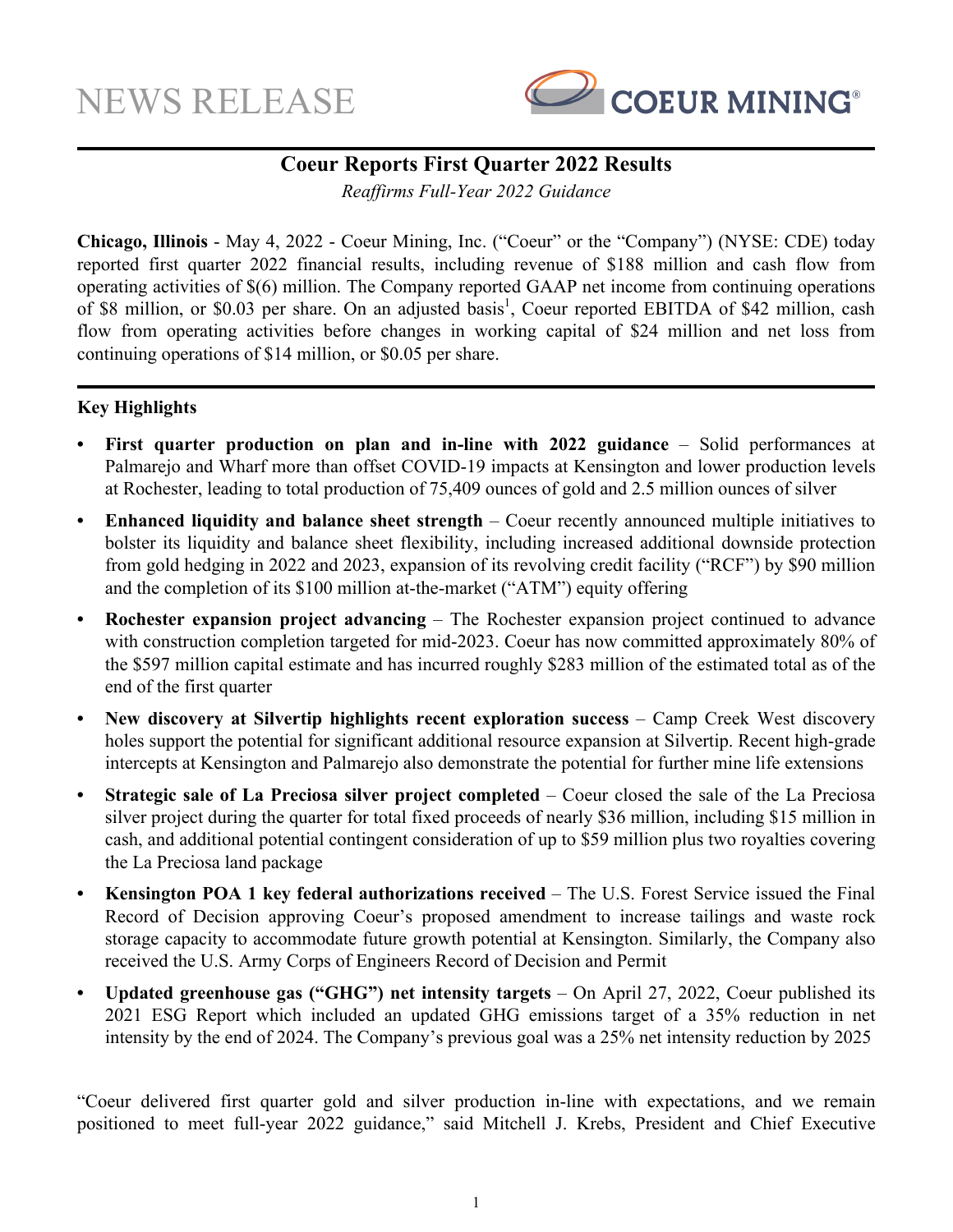Officer. "Our site operating teams continue to address industry-wide cost pressures through innovative business improvement initiatives and efficiency enhancements that have helped to mitigate the impact of global inflation."

"We're pleased to report that the pace of development activity at our Rochester POA 11 expansion project continues to accelerate. Nearly 80% of POA 11's construction budget has been committed, and recentlyannounced liquidity enhancements have provided the funding and flexibility to support our priority of delivering POA 11 according to plan. Following completion and ramp-up, Rochester is expected to drive a new growth phase for Coeur, featuring robust precious metals production and free cash flow from an exclusively North American asset base with a large and growing U.S. footprint."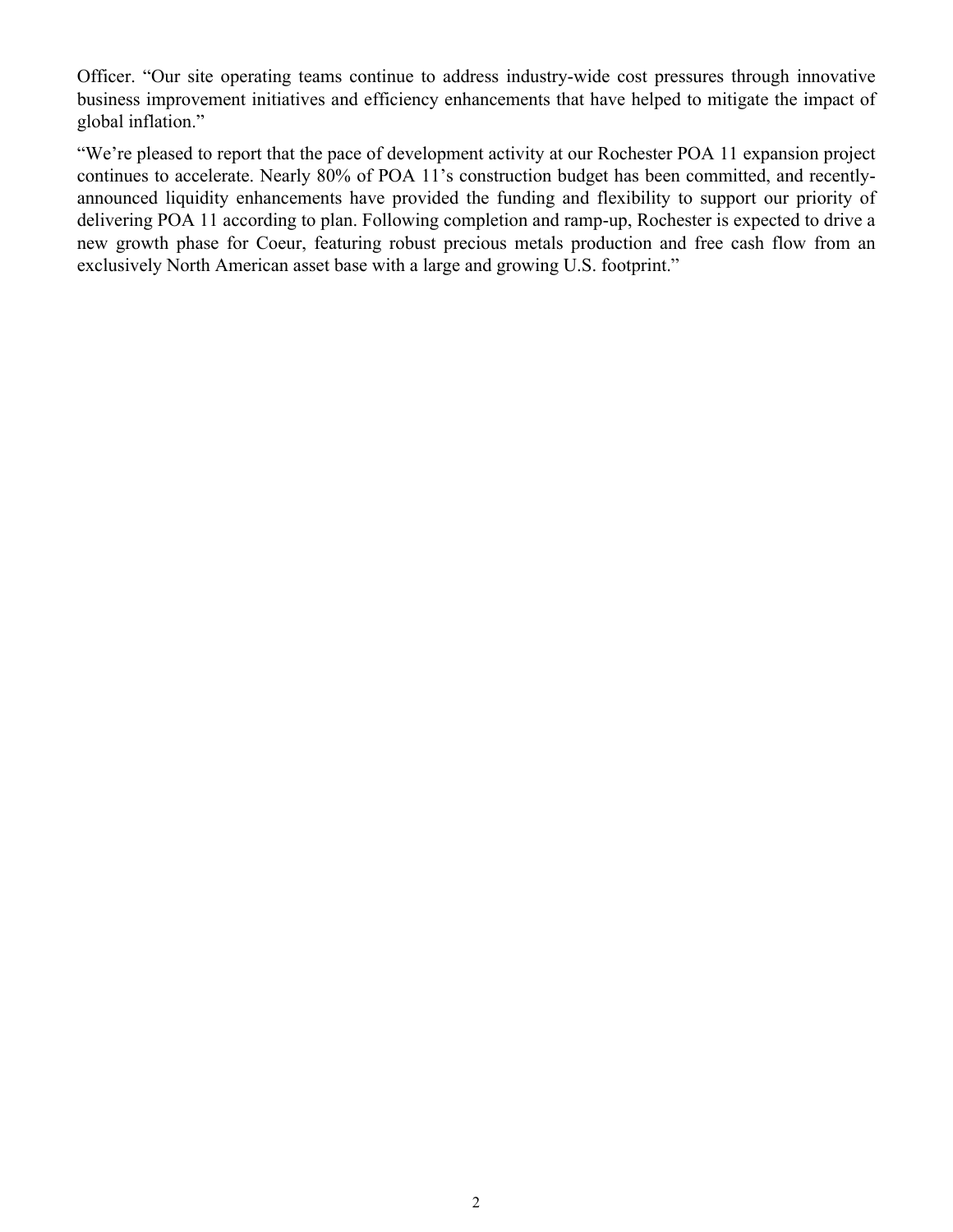# **Financial and Operating Highlights (Unaudited)**

| (Amounts in millions, except per share amounts, gold/silver ounces produced<br>& sold, and per-ounce metrics) |             | 1O 2022     |               | 4Q 2021            |    | 30 2021            | 20 20 21           | 1Q 2021 |
|---------------------------------------------------------------------------------------------------------------|-------------|-------------|---------------|--------------------|----|--------------------|--------------------|---------|
| <b>Gold Sales</b>                                                                                             | $\mathbf S$ | 129.5       | $\sqrt{S}$    | 146.7 <sup>°</sup> |    | 147.7 <sup>°</sup> | $146.2 \text{ }$   | 138.3   |
| <b>Silver Sales</b>                                                                                           | S           | 59.0        | l \$          | 61.2 \$            |    | 60.2 \$            | 68.7 \$            | 63.8    |
| <b>Consolidated Revenue</b>                                                                                   | \$          | 188.4       | $\sqrt{3}$    | 207.8 \$           |    | 208.0 <sup>°</sup> | 214.9 \$           | 202.1   |
| <b>Costs Applicable to Sales<sup>2</sup></b>                                                                  | S           | 133.3       | <sup>S</sup>  | 136.5              | -S | $134.3$ \$         | $132.6$ \$         | 108.1   |
| <b>General and Administrative Expenses</b>                                                                    | \$          | 10.3        | $\sqrt{S}$    | 9.6 <sup>°</sup>   |    | 8.7 <sup>°</sup>   | $10.5 \text{ }$ \$ | 11.6    |
| <b>Net Income (Loss)</b>                                                                                      | S           | 7.7         | <sup>\$</sup> | $(10.7)$ \$        |    | $(54.8)$ \$        | 32.1 <sup>°</sup>  | 2.1     |
| <b>Net Income (Loss) Per Share</b>                                                                            | \$          | $0.03$ S    |               | $(0.04)$ \$        |    | $(0.21)$ \$        | $0.13 \text{ }$ \$ | 0.01    |
| <b>Adjusted Net Income (Loss)</b> <sup>1</sup>                                                                | \$          |             |               | $(11.6)$ \$        |    | $(2.9)$ \$         | $(0.8)$ \$         | 13.9    |
| <b>Adjusted Net Income (Loss)<sup>1</sup> Per Share</b>                                                       | \$          |             |               | $(0.05)$ \$        |    | $(0.01)$ \$        | $0.00 \text{ }$ \$ | 0.06    |
| <b>Weighted Average Shares Outstanding</b>                                                                    |             | 263.6       |               | 254.8              |    | 254.7              | 252.1              | 244.5   |
| EBITDA <sup>1</sup>                                                                                           | S           | 40.4        | \$            | 28.3 <sup>°</sup>  |    | $(14.2)$ \$        | 84.6 \$            | 49.7    |
| Adjusted EBITDA <sup>1</sup>                                                                                  | S           | 41.5        | 8             | 48.7 \$            |    | 48.8 \$            | 52.7 \$            | 65.9    |
| <b>Cash Flow from Operating Activities</b>                                                                    | S           |             |               | 35.0 S             |    | 21.8 S             | 58.1 \$            | (4.4)   |
| <b>Capital Expenditures</b>                                                                                   | $\mathbf S$ | 69.5        | $\lceil$ \$   | 100.9 \$           |    | $71.3$ \$          | 78.2 \$            | 59.4    |
| Free Cash Flow <sup>1</sup>                                                                                   | \$          | $(75.9)$ \$ |               | $(65.9)$ \$        |    | $(49.4)$ \$        | $(20.2)$ \$        | (63.8)  |
| Cash, Equivalents & Short-Term Investments                                                                    | S           |             |               | 56.7 \$            |    | 85.0 <sup>°</sup>  | 124.1 S            | 154.1   |
| Total Debt <sup>3</sup>                                                                                       | S           |             |               | 487.5 \$           |    | 442.4 \$           | 414.2 \$           | 412.1   |
| <b>Average Realized Price Per Ounce – Gold</b>                                                                | S           | 1,721       | l \$          | $1,652$ \$         |    | $1,645$ \$         | $1,651$ \$         | 1,664   |
| <b>Average Realized Price Per Ounce - Silver</b>                                                              | S           |             |               | 23.17 \$           |    | $24.18$ \$         | $26.60~\text{\AA}$ | 26.19   |
| <b>Gold Ounces Produced</b>                                                                                   |             | 75,409      |               | 88,946             |    | 87,083             | 87,275             | 85,225  |
| <b>Silver Ounces Produced</b>                                                                                 |             | 2.5         |               | 2.6                |    | 2.5                | 2.6                | 2.4     |
| <b>Gold Ounces Sold</b>                                                                                       |             | 75,211      |               | 88,930             |    | 89,804             | 88,501             | 83,112  |
| <b>Silver Ounces Sold</b>                                                                                     |             | 2.5         |               | 2.6                |    | 2.5                | 2.6                | 2.4     |

# **Financial Results**

First quarter 2022 revenue totaled \$188 million compared to \$208 million in the prior period and \$202 million in the first quarter of 2021. The Company produced 75,409 and 2.5 million ounces of gold and silver, respectively, during the quarter. Metal sales totaled 75,211 ounces of gold and 2.5 million ounces of silver. Average realized gold and silver prices for the quarter were \$1,721 and \$24.06 per ounce, respectively, compared to \$1,652 and \$23.17 per ounce in the prior period and \$1,664 and \$26.19 per ounce in the first quarter of 2021.

Gold and silver sales accounted for 69% and 31% of quarterly revenue, respectively. The Company's U.S. operations accounted for approximately 56% of first quarter revenue.

Costs applicable to sales<sup>2</sup> decreased slightly quarter-over-quarter to \$133 million, largely due to lower production in the period. General and administrative expenses remained consistent during the quarter at \$10 million.

Coeur invested approximately \$14 million (\$5 million expensed and \$8 million capitalized) in exploration during the quarter, compared to roughly \$18 million (\$14 million expensed and \$4 million capitalized) in the prior period, reflecting lower planned investment across the portfolio following the Company's highest-ever exploration investment in 2021. See the "Operations" and "Exploration" sections for additional detail on the Company's exploration activities.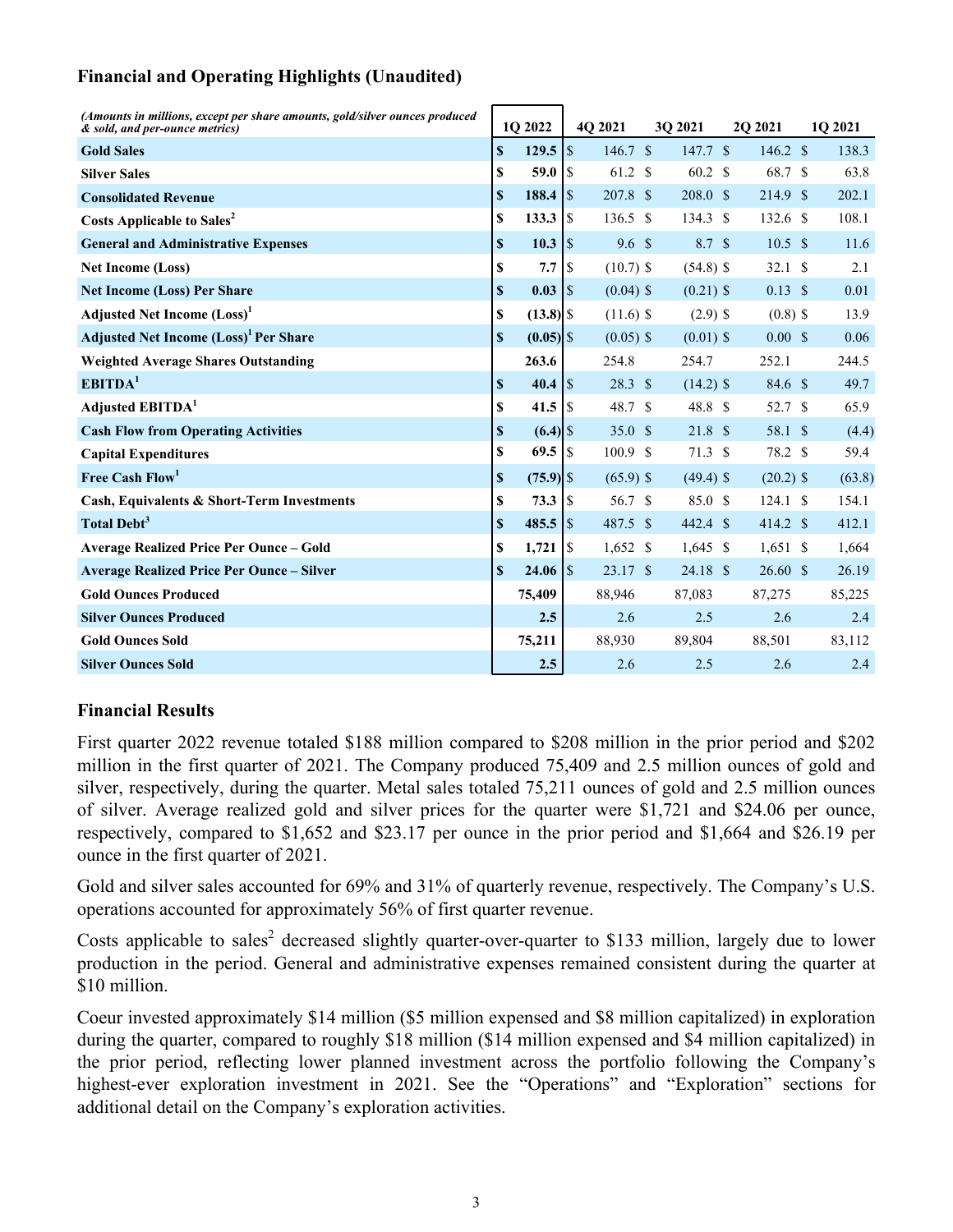The Company recorded income tax expense of approximately \$2 million during the first quarter. Cash income and mining taxes paid during the period totaled approximately \$18 million, including the annual payment of the Mexican mining royalty tax of \$9 million.

Quarterly operating cash flow totaled \$(6) million compared to \$35 million in the prior period, mainly driven by lower metal sales and changes in working capital. Changes in working capital during the quarter were \$(30) million, compared to \$(3) million in the prior period, largely due to timing of tax payments in Mexico, semi-annual interest payments and the annual incentive payout, offset by a cash inflow of \$10 million associated with Coeur's prepayment agreement at Kensington during the quarter.

Capital expenditures decreased 31% quarter-over-quarter to \$70 million compared to \$101 million in the prior period. Expenditures related to the POA 11 expansion project at Rochester totaled \$30 million during the quarter compared to \$47 million in the fourth quarter of 2021, primarily driven by the timing of payments. Sustaining and development capital expenditures accounted for approximately 40% and 60%, respectively, of Coeur's total capital investment during the quarter.

# **Capital Projects Update**

# *Rochester Expansion*

As of March 31, 2022, Coeur has incurred approximately \$283 million toward the expansion. With the formalization of the recently-awarded SMPEI and final major high-voltage electrical contracts, the Company has committed approximately \$477 million of capital since the inception of the project, representing 80% of the re-baselined cost estimate of \$597 million. Coeur estimates capital expenditures related to POA 11 in 2022 to be approximately \$217 - \$257 million and \$131 - \$171 million in 2023.

The expansion consists of three major components: (i) a new 300 million ton leach pad, for which civil work is essentially complete and piping work is near completion; (ii) a Merrill-Crowe process plant with construction completion scheduled for the first half of 2023; and (iii) a new three-stage crushing circuit with construction completion scheduled for mid-2023.

Progress on the Merrill-Crowe process plant included completion of concrete work, the start of equipment setting, and steel and process pipe rack erection. Work on the crusher corridor included substantial completion of excavation in the primary crusher area, completion of concrete work and the start of steel construction in the secondary crusher areas, and continued advancement of concrete work in the secondary stock pile reclaim and tertiary crusher areas. Coeur also began pre-assembly of conveyor components, and deliveries of equipment and materials for the project continue.

The Company is also advancing detailed engineering, and equipment procurement is underway for the implementation of pre-screens into the expansion flowsheet. Coeur intends to align construction of the pre-screens with the completion of the new crusher corridor.

# *Silvertip Expansion and Restart*

Coeur continues to advance study work to assess the economics of a potential expansion and restart of its high-grade Silvertip silver-zinc-lead development project in British Columbia, Canada following the completion and commissioning of POA 11. The Company's objective remains to complete an evaluation by year-end of higher throughput scenarios to reduce unit costs and to take advantage of Silvertip's expanding, high-grade resource base.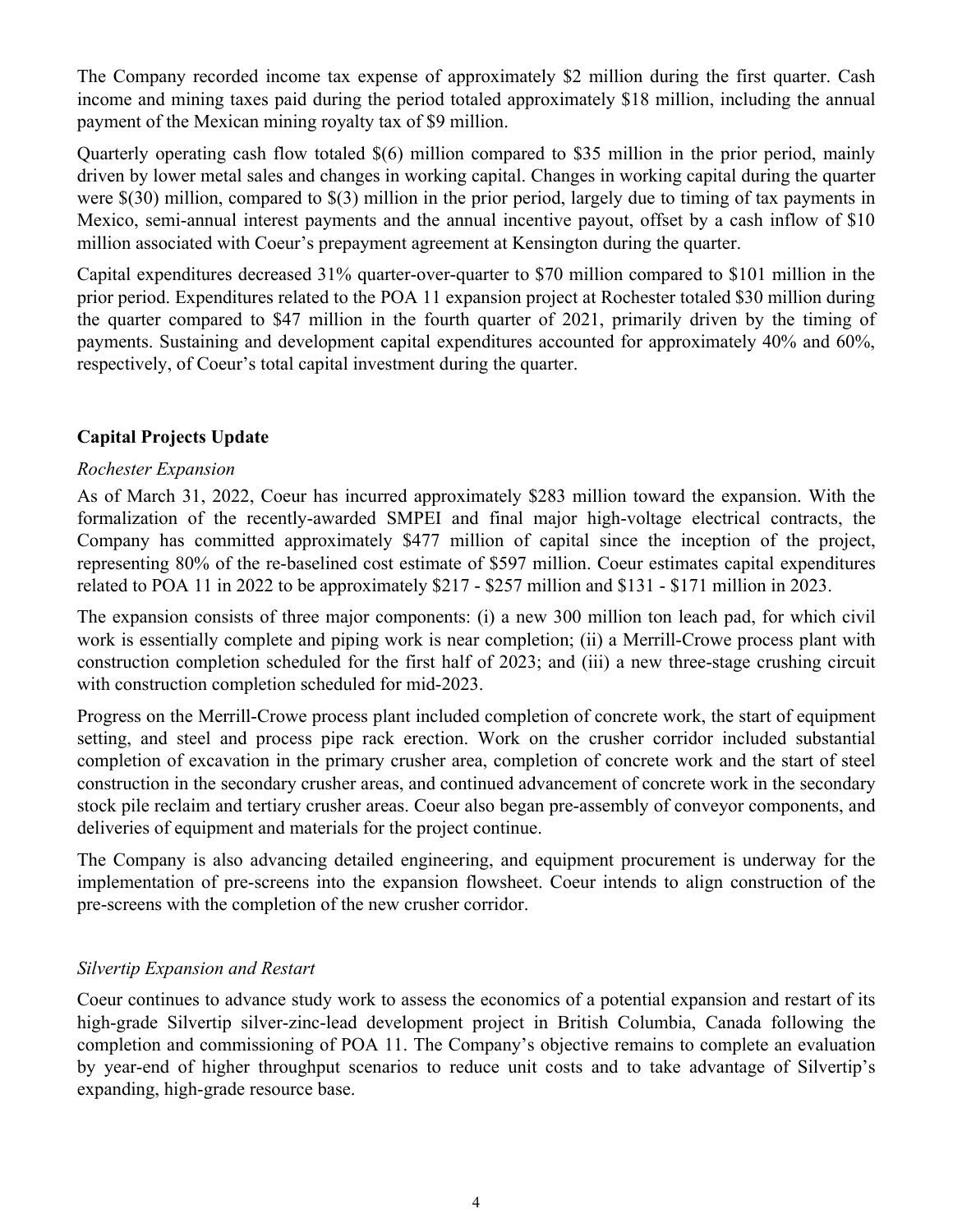Ongoing exploration activities continues to generate positive results. Exploration investment in the first quarter totaled approximately \$2 million (substantially all capitalized) compared to roughly \$4 million (substantially all expensed) in the prior period.

A new zone called Camp Creek West was discovered during the quarter that is shallower and contains one of the highest-grade thicknesses ever drilled at Silvertip. The zone is located west of the Camp Creek Fault in an area that has never been drilled and was discovered through geophysics. The zone appears to be open to the west, north and south. During the second quarter of 2022, the Company plans to continue the infill program in the Southern Silver and Discovery zones before switching to expansion drilling in the recently discovered Camp Creek West target later in the year.

Ongoing carrying costs at Silvertip totaled \$6 million in the first quarter, compared to \$6 million in the prior period. Capital expenditures during the first quarter totaled \$12 million compared to \$26 million in the prior period as residual costs for completed mill decommissioning and planned early civil works construction were paid during the quarter. For 2022, capital expenditures are expected to be approximately \$18 - \$24 million, primarily focused on underground development and infill drilling as well as study work to evaluate additional opportunities to enhance the economics of a potential expansion and restart.

# **Liquidity Update**

Coeur ended the quarter with total liquidity of approximately \$288 million, including \$73 million of cash and \$215 million of available capacity under its \$300 million  $RCF<sup>4</sup>$ . Additionally, Coeur had \$160 million of strategic investments in equity securities.

On May 3, 2022, the Company announced the completion of multiple initiatives to meaningfully bolster Coeur's liquidity and materially enhance its balance sheet flexibility as it advances the transformational expansion of the Rochester expansion.

- The Company worked with its bank lending syndicate to increase its total available borrowing capacity under its RCF to \$390 million from \$300 million. The RCF's other key terms remain unchanged
- Coeur completed a previously announced ATM equity offering program with the sale of approximately 22 million shares of common stock at an average price of \$4.53 per share for gross proceeds of \$100 million
- The Company also added to its gold hedging program to now cover 70% of its 2022 expected gold production at an average forward price of \$1,955 per ounce. Additionally, Coeur has hedged 38% of its 2023 expected gold production at an average forward price of \$1,982 per ounce. By converting its existing zero-cost collars into gold forward sales and adding new forward sales to its hedging program, the Company has put significant downside price protection in place during a time of increased capital intensity. Coeur's silver price exposure remains unhedged. An overview of the hedges currently implemented is outlined below:

|                                    | 2022    | 2023    |
|------------------------------------|---------|---------|
| Gold Ounces Hedged                 | 157,000 | 112,500 |
| Avg. Forward Price $(\frac{6}{2})$ | \$1,955 | \$1,982 |

# **Mark-to-Market Adjustments**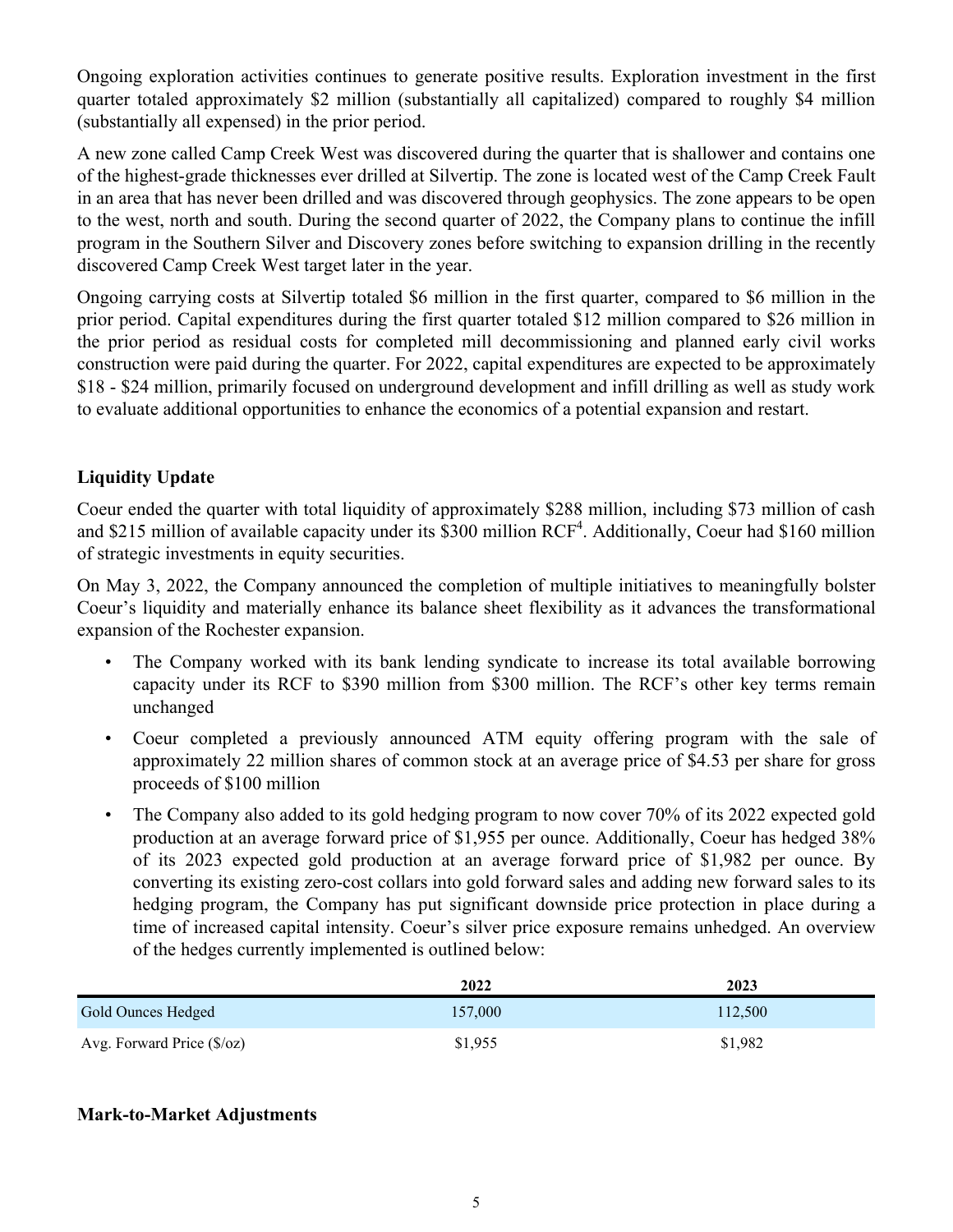The Company values its strategic investments in equity securities as of the end of each reporting period. The estimated fair values of Coeur's equity investments in Victoria Gold Corp., Avino Silver & Gold Mines Ltd. and Integra Resources Corp. were \$141 million, \$13 million and \$5 million, respectively, at March 31, 2022 compared to \$124 million in Victoria Gold Corp. and \$8 million in Integra Resources Corp. at December 31, 2021, resulting in a non-cash unrealized gain of approximately \$14 million during the first quarter of 2022. This figure is included in "Fair value adjustments, net" on the Company's income statement.

## **Rochester LCM Adjustment**

Coeur reports the carrying value of metal and leach pad inventory at the lower of cost or net realizable value, with cost being determined using a weighted average cost method. At the end of the first quarter, the cost of ore on leach pads at Rochester exceeded its net realizable value which resulted in a lower of cost or market ("LCM") adjustment of \$9 million (approximately \$8 million in costs applicable to sales<sup>2</sup> and \$1 million of amortization).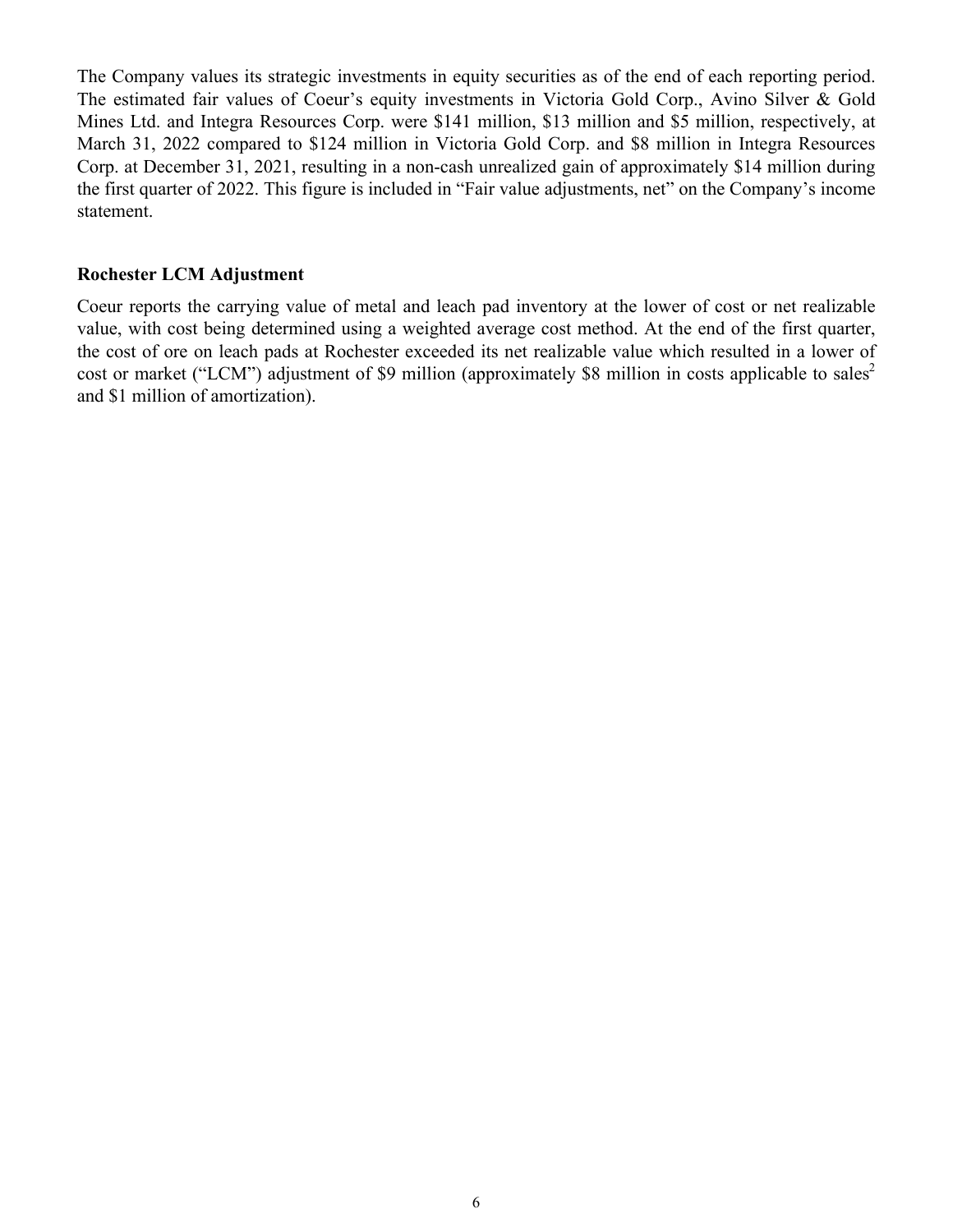# **Operations**

First quarter 2022 highlights for each of the Company's operations are provided below.

# **Palmarejo, Mexico**

| (Dollars in millions, except per ounce amounts)                   | 1Q 2022 | 4Q 2021 | 3Q 2021 | 2Q 2021 | 1Q 2021 |
|-------------------------------------------------------------------|---------|---------|---------|---------|---------|
| <b>Tons milled</b>                                                | 565,211 | 587,615 | 517,363 | 517,373 | 484,390 |
| Average gold grade (oz/t)                                         | 0.056   | 0.055   | 0.050   | 0.058   | 0.062   |
| Average silver grade (oz/t)                                       | 3.87    | 3.86    | 3.86    | 3.94    | 4.07    |
| Average recovery rate - Au                                        | 90.6%   | 89.7%   | 93.7%   | 92.4%   | 95.7%   |
| Average recovery rate - Ag                                        | 83.0%   | 81.3%   | 85.5%   | 81.9%   | 81.3%   |
| Gold ounces produced                                              | 28,931  | 28,748  | 24,254  | 27,595  | 28,605  |
| Silver ounces produced (000's)                                    | 1,813   | 1,843   | 1,708   | 1,667   | 1,603   |
| <b>Gold ounces sold</b>                                           | 28,242  | 27,706  | 24,897  | 30,516  | 25,687  |
| Silver ounces sold (000's)                                        | 1,796   | 1,813   | 1,715   | 1,640   | 1,638   |
| Average realized price per gold ounce                             | \$1,419 | \$1,374 | \$1,335 | \$1,351 | \$1,462 |
| Average realized price per silver ounce                           | \$23.94 | \$23.26 | \$24.15 | \$26.71 | \$26.12 |
| <b>Metal sales</b>                                                | \$83.1  | \$80.4  | \$74.6  | \$85.0  | \$80.3  |
| Costs applicable to sales <sup>2</sup>                            | \$43.2  | \$38.8  | \$39.0  | \$41.9  | \$34.0  |
| Adjusted CAS per AuOz <sup>1</sup>                                | \$730   | \$653   | \$704   | \$662   | \$621   |
| Adjusted CAS per AgOz <sup>1</sup>                                | \$12.43 | \$11.25 | \$12.50 | \$13.34 | \$10.98 |
| <b>Exploration expense</b>                                        | \$1.6   | \$2.3   | \$2.8   | \$1.8   | \$1.7   |
| <b>Cash flow from operating activities</b>                        | \$34.3  | \$32.9  | \$23.2  | \$33.4  | \$13.2  |
| Sustaining capital expenditures (excludes capital lease payments) | \$13.6  | \$8.3   | \$8.4   | \$9.8   | \$10.0  |
| Development capital expenditures                                  | $S-$    | \$(0.1) | \$0.1   | $s-$    | $s-$    |
| <b>Total capital expenditures</b>                                 | \$13.6  | \$8.2   | \$8.5   | \$9.8   | \$10.0  |
| Free cash flow <sup>1</sup>                                       | \$20.7  | \$24.7  | \$14.7  | \$23.6  | \$3.2   |

## *Operational*

- First quarter gold and silver production totaled 28,931 and 1.8 million ounces, respectively, compared to 28,748 and 1.8 million ounces in the prior period and 28,605 and 1.6 million ounces in the first quarter of 2021
- Production during the quarter benefited from slightly higher average gold and silver grade as well as increased recoveries, partially offset by a 4% decrease in mill throughput

# *Financial*

- First quarter adjusted  $CAS<sup>1</sup>$  for gold and silver on a co-product basis increased 12% and 10% to \$730 and \$12.43 per ounce, respectively, reflecting higher consumable costs as well as completion of Coeur's Mexican Peso hedging program in the prior period
- Capital expenditures increased 66% quarter-over-quarter to \$14 million, reflecting continued planned investment in underground development and infill drilling
- Free cash flow<sup>1</sup> in the first quarter totaled \$21 million compared to \$25 million in the prior period as a result of increased capital expenditures as well as the payment of cash income and mining taxes totaling roughly \$17 million, partially offset by higher metal sales

# *Exploration*

Exploration investment for the first quarter decreased 14% to approximately \$3 million (\$2 million expensed and \$1 million capitalized), compared to roughly \$4 million (\$2 million expensed and \$1 million capitalized) in the prior period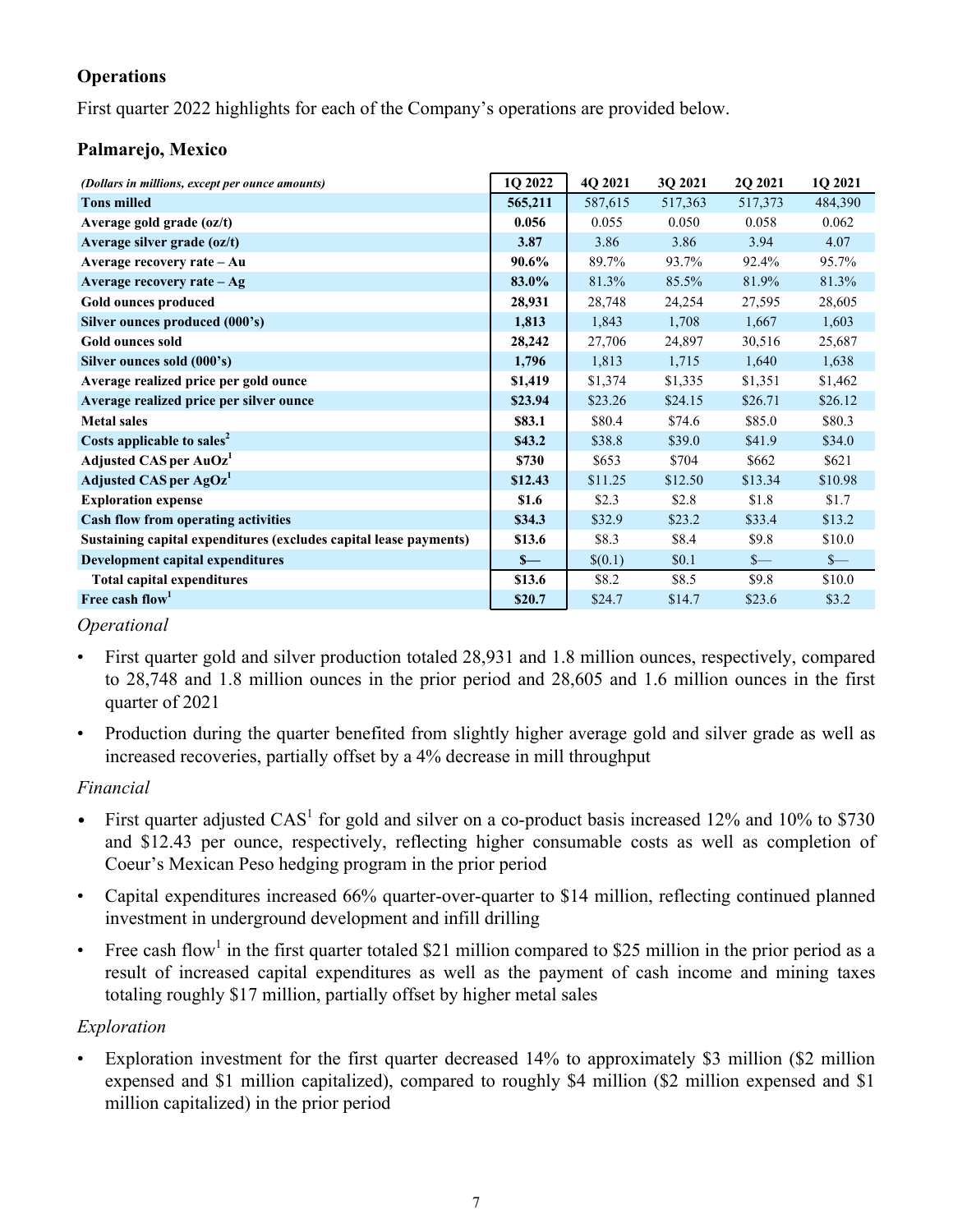- Six surface and underground core drill rigs were active during the quarter. Infill drilling focused on specific zones within the Guadalupe deposits while surface rigs targeted areas of the northwest Hidalgo (located within the Independencia deposit) and Nacion (located within the Guadalupe deposit) zones
- Expansion drilling during the quarter continued to focus on the Hidalgo and La Carmela (located within the Guazapares district and outside the gold stream area of influence) zones
- Coeur expects six drill rigs to be active at Palmarejo in the second quarter of 2022 focused on infill and expansion drilling in northwest Independencia and Hidalgo zones, and expects to maintain this pace throughout the year

# *Other*

• Approximately 43% (12,168 ounces) of Palmarejo's gold sales in the first quarter were sold under its gold stream agreement at a price of \$800 per ounce. The Company anticipates approximately 38% - 42% of Palmarejo's gold sales for 2022 will be sold under the stream agreement

# *Guidance*

- Full-year 2022 production is expected to be  $100,000 110,000$  ounces of gold and  $6.0 7.0$  million ounces of silver
- CAS<sup>1</sup> in 2022 are expected to be \$750 \$850 per gold ounce and \$13.50 \$14.50 per silver ounce
- Capital expenditures are expected to be \$50 \$55 million

# **Rochester, Nevada**

| (Dollars in millions, except per ounce amounts)                   | 1Q 2022   | 4Q 2021   | 3Q 2021   | 2Q 2021   | 1Q 2021   |
|-------------------------------------------------------------------|-----------|-----------|-----------|-----------|-----------|
| Ore tons placed                                                   | 4,377,873 | 3,823,764 | 3,427,078 | 3,195,777 | 3,240,917 |
| Average silver grade (oz/t)                                       | 0.34      | 0.40      | 0.43      | 0.38      | 0.45      |
| Average gold grade (oz/t)                                         | 0.003     | 0.003     | 0.002     | 0.003     | 0.003     |
| Silver ounces produced (000's)                                    | 655       | 757       | 739       | 888       | 774       |
| Gold ounces produced                                              | 6,066     | 6,864     | 6,051     | 7,232     | 6,904     |
| Silver ounces sold (000's)                                        | 638       | 801       | 758       | 912       | 771       |
| <b>Gold ounces sold</b>                                           | 5,928     | 7,386     | 5,559     | 7,818     | 6,934     |
| Average realized price per silver ounce                           | \$24.00   | \$22.98   | \$24.27   | \$26.38   | \$26.34   |
| Average realized price per gold ounce                             | \$1,864   | \$1,797   | \$1,785   | \$1,794   | \$1,794   |
| <b>Metal sales</b>                                                | \$26.4    | \$31.6    | \$28.3    | \$38.1    | \$32.8    |
| Costs applicable to sales <sup>2</sup>                            | \$32.3    | \$37.5    | \$31.7    | \$38.0    | \$24.0    |
| Adjusted CAS per AgOz <sup>1</sup>                                | \$22.06   | \$21.76   | \$22.68   | \$26.09   | \$19.07   |
| Adjusted CAS per AuOz <sup>1</sup>                                | \$1,720   | \$1,707   | \$1,665   | \$1,787   | \$1,300   |
| <b>Exploration expense</b>                                        | \$1.9     | \$2.2     | \$2.4     | \$0.9     | \$0.5     |
| <b>Cash flow from operating activities</b>                        | \$(19.7)  | \$(12.3)  | \$(9.5)   | \$4.0     | \$(8.7)   |
| Sustaining capital expenditures (excludes capital lease payments) | \$2.3\$   | \$5.8\$   | \$2.4     | \$7.3     | \$2.0     |
| Development capital expenditures                                  | \$30.8    | \$48.1    | \$37.7    | \$35.0    | \$28.2    |
| <b>Total capital expenditures</b>                                 | \$33.1    | \$53.9    | \$40.1    | \$42.3    | \$30.2    |
| Free cash flow <sup>1</sup>                                       | \$(52.8)  | \$(66.2)  | \$(49.6)  | \$(38.3)  | \$(38.9)  |

# *Operational*

Silver and gold production in the first quarter totaled 0.7 million and 6,066 ounces, respectively, compared to 0.8 million and 6,864 ounces in the prior period and 0.8 million and 6,904 ounces in the first quarter of 2021. Lower production in the period is largely due to lower placement rates in the prior quarter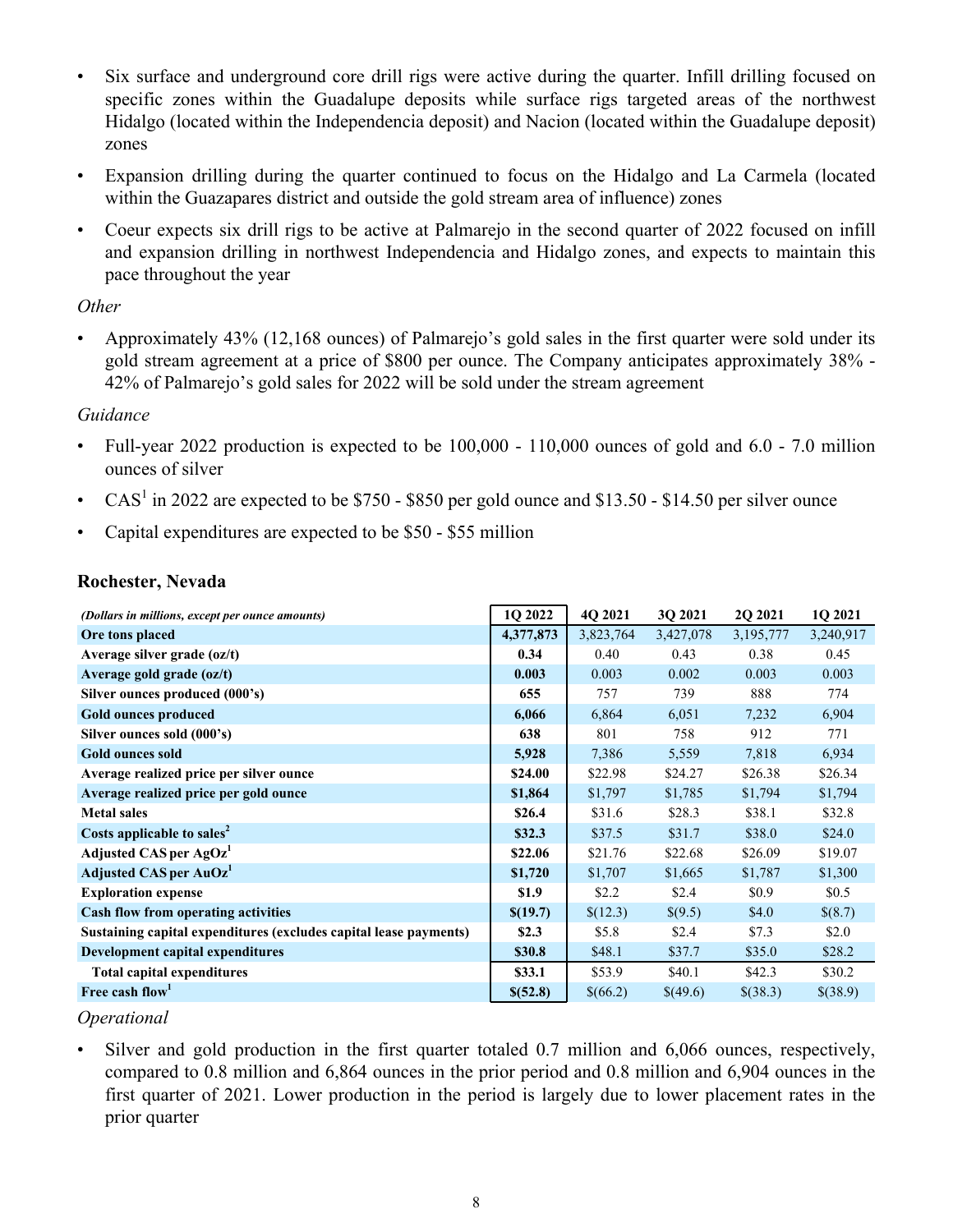- Tons placed increased 14% quarter-over-quarter to 4.4 million, largely related to higher crusher throughput due to improved fleet availability. Placement rates were supplemented by stacking roughly 1.5 million tons of run-of-mine material during the quarter
- The Company plans to install pre-screens on the existing crusher corridor aimed at mitigating the impact of fine ore material and improving recoveries. The experience and knowledge gained from utilizing pre-screens is expected to be applied to new screening technology being integrated into the new crusher system flowsheet for POA 11. Preparation of the initial pre-screen foundation is underway, including concrete work. During construction, the project is expected to affect the Company's ability to crush material for up to 30 days during the second quarter

# *Financial*

- First quarter adjusted  $CAS<sup>1</sup>$  figures in the table above and highlighted below exclude the impact of an LCM adjustment totaling approximately \$8 million related to the net realizable value of metal and leach pad inventory
- First quarter adjusted  $CAS<sup>1</sup>$  for silver and gold on a co-product basis totaled \$22.06 and \$1,720 per ounce, respectively, compared to \$21.76 and \$1,707 per ounce in the prior period, largely driven by increased fleet maintenance and consumable costs
- Capital expenditures decreased 39% quarter-over-quarter to \$33 million, due primarily to timing of payments related to the POA 11 expansion project
- Free cash flow<sup>1</sup> in the first quarter totaled  $$(53)$  million compared to  $$(66)$  million in the prior period

# *Exploration*

- Quarterly exploration investment decreased 4% quarter-over-quarter to approximately \$3 million (\$2) million expensed and \$1 million capitalized)
- Approval of an updated Plan of Operations for West Rochester (composed of Lincoln Hill, Independence Hill and Gold Ridge) was received during the quarter which will allow the Company to accelerate the exploration program in these areas. Two reverse circulation drill rigs and one core drill rig were active during the period. Infill drilling focused within the Rochester pit while expansion drilling tested the Gold Ridge target
- Coeur plans to have up to two reverse circulation drill rigs active at Rochester during 2022 to focus on resource expansion in the Rochester and Nevada Packard pits, and infill drilling at the Lincoln Hill portion of West Rochester

# *Guidance*

- Full-year 2022 production is expected to be 3.0 4.0 million ounces of silver and 35,000 43,000 ounces of gold
- CAS<sup>1</sup> in 2022 are expected to be \$20.75 \$22.75 per silver ounce and \$1,490 \$1,590 per gold ounce
- Capital expenditures are expected to be \$220 \$260 million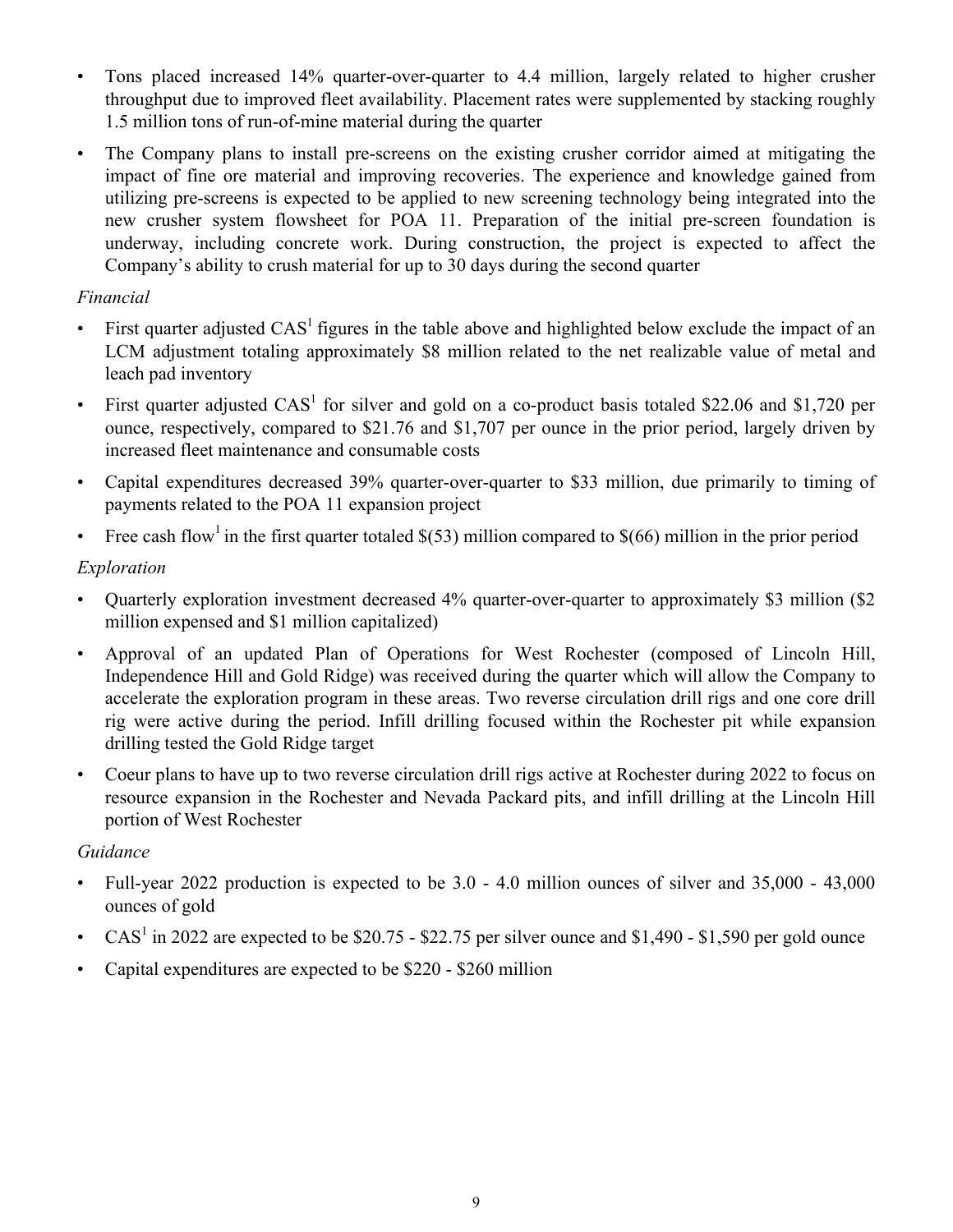# **Kensington, Alaska**

| (Dollars in millions, except per ounce amounts)                   | 1Q 2022  | 4Q 2021 | 3Q 2021 | 2Q 2021 | 1Q 2021 |
|-------------------------------------------------------------------|----------|---------|---------|---------|---------|
| <b>Tons milled</b>                                                | 165,968  | 168,295 | 160,596 | 168,311 | 170,358 |
| Average gold grade $(oz/t)$                                       | 0.14     | 0.21    | 0.19    | 0.18    | 0.19    |
| Average recovery rate                                             | 95.3%    | 93.9%   | 93.0%   | 92.7%   | 93.2%   |
| Gold ounces produced                                              | 22,646   | 33,516  | 28,621  | 28,322  | 30,681  |
| <b>Gold ounces sold</b>                                           | 22,834   | 33,888  | 29,902  | 26,796  | 31,595  |
| Average realized price per gold ounce, gross                      | \$1,967  | \$1,790 | \$1,764 | \$1,851 | \$1,754 |
| Treatment and refining charges per gold ounce                     | \$37     | \$27    | \$29    | \$30    | \$30    |
| Average realized price per gold ounce, net                        | \$1,930  | \$1,763 | \$1,735 | \$1,821 | \$1,724 |
| <b>Metal sales</b>                                                | \$44.3\$ | \$59.8  | \$51.9  | \$48.8  | \$54.5  |
| Costs applicable to sales <sup>2</sup>                            | \$36.9   | \$37.9  | \$34.6  | \$29.2  | \$31.4  |
| Adjusted CAS per AuOz <sup>1</sup>                                | \$1,610  | \$1,111 | \$1,150 | \$1,088 | \$989   |
| Prepayment, working capital cash flow                             | \$10.1   | \$7.4   | \$(7.4) | \$7.9   | \$(7.9) |
| <b>Exploration expense</b>                                        | \$0.4    | \$1.6   | \$2.7   | \$1.3   | \$1.1   |
| Cash flow from operating activities                               | \$10.9   | \$26.8  | \$13.6  | \$19.4  | \$11.0  |
| Sustaining capital expenditures (excludes capital lease payments) | \$7.9    | \$8.0   | \$6.3\$ | \$6.0   | \$7.2   |
| Development capital expenditures                                  | $S-$     | $S-$    | $S-$    | $S-$    | $s-$    |
| <b>Total capital expenditures</b>                                 | \$7.9    | \$8.0   | \$6.3\$ | \$6.0   | \$7.2   |
| Free cash flow                                                    | \$3.0    | \$18.8  | \$7.3   | \$13.4  | \$3.8   |

# *Operational*

- Gold production in the first quarter totaled 22,646 ounces compared to 33,516 ounces in the prior period and 30,681 ounces in the first quarter of 2021
- Lower production during the period was driven by a decrease in average gold grade quarter-overquarter, primarily related to planned mining in lower grade areas and changes to mine sequencing due to workforce availability as a result of COVID-19

# *Financial*

- First quarter adjusted  $CAS<sup>1</sup>$  totaled \$1,610 per ounce compared to \$1,111 per ounce in the prior period reflecting higher consumable costs and employee-related expenses
- Capital expenditures remained relatively consistent quarter-over-quarter at \$8 million
- Free cash flow<sup>1</sup> in the first quarter totaled \$3 million, including cash inflow of \$10 million associated with the Company's prepayment agreement at Kensington. Excluding the effect of the prepayment, free cash flow<sup>1</sup> totaled approximately  $\$(7)$  million in the first quarter

# *Exploration*

- Exploration investment in the quarter totaled approximately \$2 million (substantially all capitalized), compared to \$3 million (\$2 million expensed and \$1 million capitalized) in the prior period
- Two underground and one surface core drill rigs were active during the quarter focused on infill drilling at Elmira, Kensington Zone 30 and Jualin. As highlighted in the April 28, 2022 exploration update published by Coeur, recent drilling in Kensington Zone 30 intersected excellent grade thicknesses
- In the second quarter of 2022, three underground drill rigs are expected to focus on infill drilling at the Elmira vein, and expansion drilling will commence at the Johnson and Jennifer veins

*Guidance*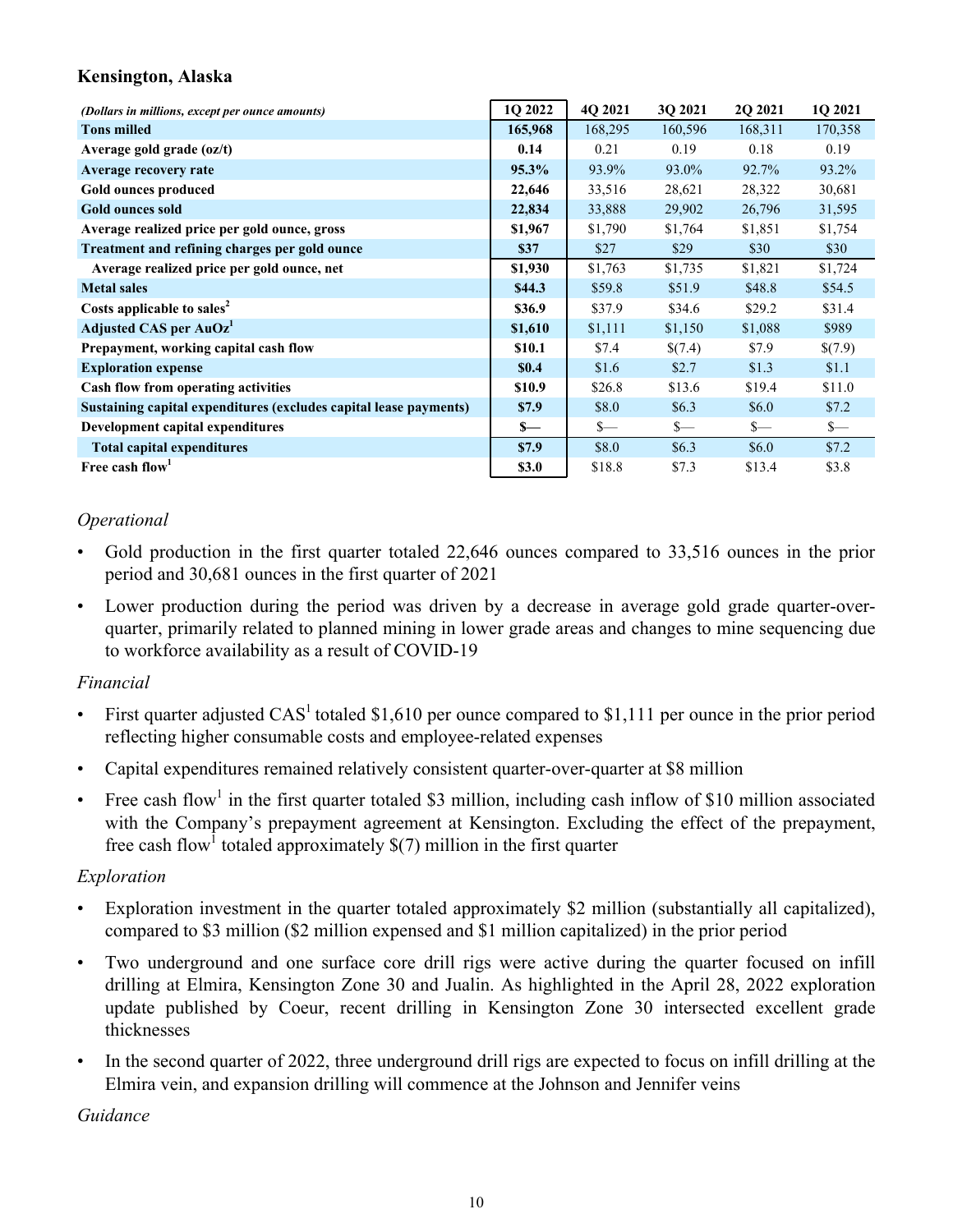- Full-year 2022 production is expected to be 110,000 120,000 ounces of gold
- CAS<sup>1</sup> in 2022 are expected to be \$1,150 \$1,250 per gold ounce
- Capital expenditures are expected to be \$27 \$34 million

# **Wharf, South Dakota**

| (Dollars in millions, except per ounce amounts)                   | 1Q 2022      | 4Q 2021   | 3Q 2021   | 2Q 2021   | 1Q 2021   |
|-------------------------------------------------------------------|--------------|-----------|-----------|-----------|-----------|
| Ore tons placed                                                   | 1,127,569    | 1,074,189 | 1,489,169 | 1,025,481 | 1,114,043 |
| Average gold grade (oz/t)                                         | 0.025        | 0.022     | 0.025     | 0.032     | 0.030     |
| Gold ounces produced                                              | 17,766       | 19,818    | 28,157    | 24,126    | 19,035    |
| Silver ounces produced (000's)                                    | 12           | 15        | 16        | 33        | 26        |
| <b>Gold ounces sold</b>                                           | 18,207       | 19,950    | 29,446    | 23,371    | 18,896    |
| Silver ounces sold (000's)                                        | 16           | 11        | 18        | 31        | 26        |
| Average realized price per gold ounce                             | \$1,882      | \$1,799   | \$1,789   | \$1,801   | \$1,791   |
| <b>Metal sales</b>                                                | \$34.7       | \$36.2    | \$53.1    | \$42.9    | \$34.5    |
| Costs applicable to sales <sup>2</sup>                            | \$20.9       | \$22.4    | \$29.1    | \$23.4    | \$18.7    |
| Adjusted CAS per AuOz <sup>1</sup>                                | \$1,118      | \$1,104   | \$971     | \$963     | \$952     |
| <b>Exploration expense</b>                                        | $S-$         | \$(0.1)   | $S-$      | \$0.1     | \$0.1     |
| Cash flow from operating activities                               | \$5.5        | \$8.4     | \$24.9    | \$17.3    | \$7.8     |
| Sustaining capital expenditures (excludes capital lease payments) | \$0.2        | \$3.0     | \$0.3     | \$0.3     | \$0.4\$   |
| Development capital expenditures                                  | \$1.2        | \$1.2     | \$0.7     | \$1.1     | \$1.1     |
| <b>Total capital expenditures</b>                                 | \$1.4        | \$4.2     | \$1.0     | \$1.4     | \$1.5     |
| Free cash flow                                                    | <b>\$4.1</b> | \$4.2     | \$23.9    | \$15.9    | \$6.3\$   |

# *Operational*

- Gold production in the first quarter totaled 17,766 ounces compared to 19,818 ounces in the prior period and 19,035 ounces in the first quarter of 2021, largely due to timing of ounces placed on the leach pads
- Tons placed and average gold grade increased 5% and 14% quarter-over-quarter, respectively. Higher placement rates reflect favorable weather conditions and enhanced crusher performance

# *Financial*

- Adjusted CAS<sup>1</sup> on a by-product basis remained relatively consistent quarter-over-quarter at \$1,118 per ounce, largely driven by increased consumable costs offset by fleet efficiency improvements
- Capital expenditures in the first quarter totaled \$1 million compared to \$4 million in the prior period, primarily related to timing of capital projects
- Free cash flow<sup>1</sup> remained relatively consistent quarter-over-quarter at \$4 million, reflecting a decrease in capital expenditures offset by lower metal sales

# *Exploration*

- Exploration investment remained relatively consistent quarter-over-quarter at approximately \$1 million (substantially all capitalized)
- One reverse circulation rig was active during the quarter focusing on infill targets at the Portland Ridge - Boston claim group (located on the southern edge of the operation) and Flossie (located west of Portland Ridge) areas

# *Guidance*

• Full-year 2022 production is expected to be 70,000 - 80,000 ounces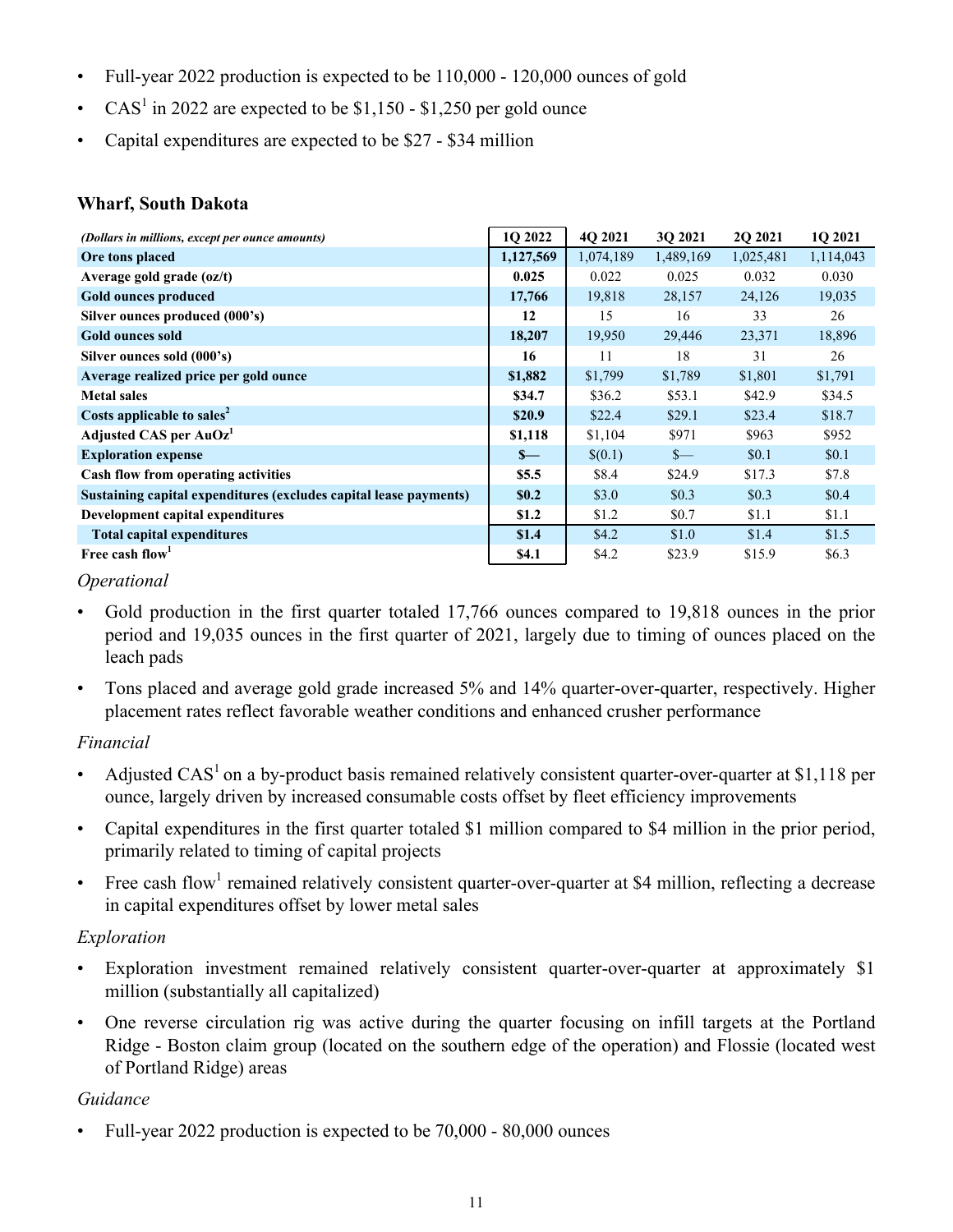- CAS<sup>1</sup> in 2022 are expected to be \$1,225 \$1,325 per gold ounce
- Capital expenditures are expected to be \$2 \$5 million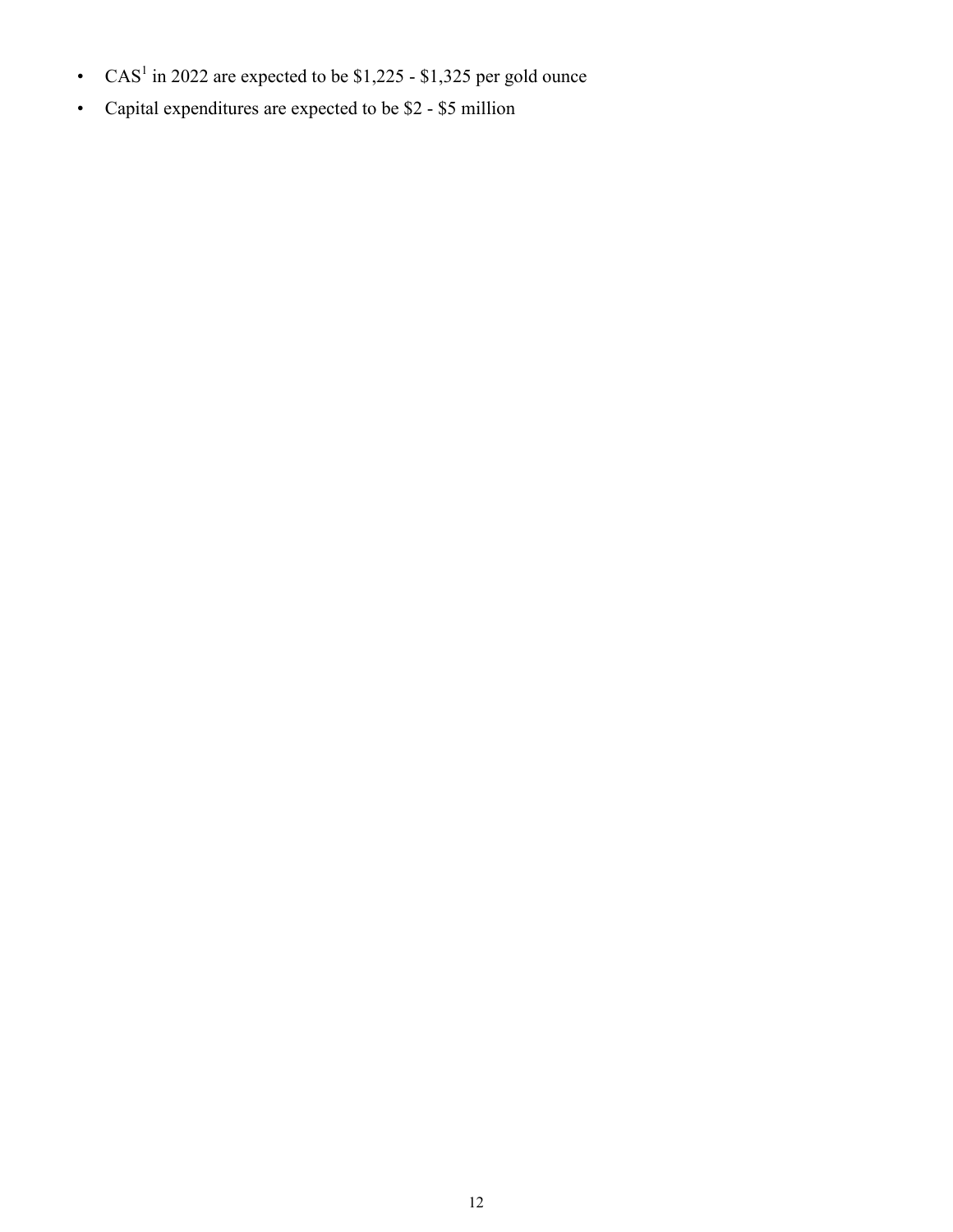# **Exploration**

Coeur had 17 active rigs across all sites during the first quarter for a total investment of approximately \$14 million (\$5 million expensed and \$8 million capitalized), compared to roughly \$18 million (\$14 million expensed and \$4 million capitalized) in the prior period. The decrease in drilling activity was largely driven by lower planned investment across the portfolio.

One reverse circulation and two core drill rigs were active at the Crown exploration property in southern Nevada during the quarter, primarily focused on the C-Horst, Daisy and SNA deposits. Results from those targets were encouraging, supporting the Company's expectation for resource expansion based on step-out drilling at all three sites.

Additionally, an amended permit to expand the C-Horst discovery footprint is expected to be received around mid-year. Following receipt, Coeur plans to begin testing multiple targets at the Pipeline Gulch and Tates Wash areas (both located between C-Horst and SNA) where surface geology, geochemistry and geophysics all indicate gold mineralization could exist similar to C-Horst.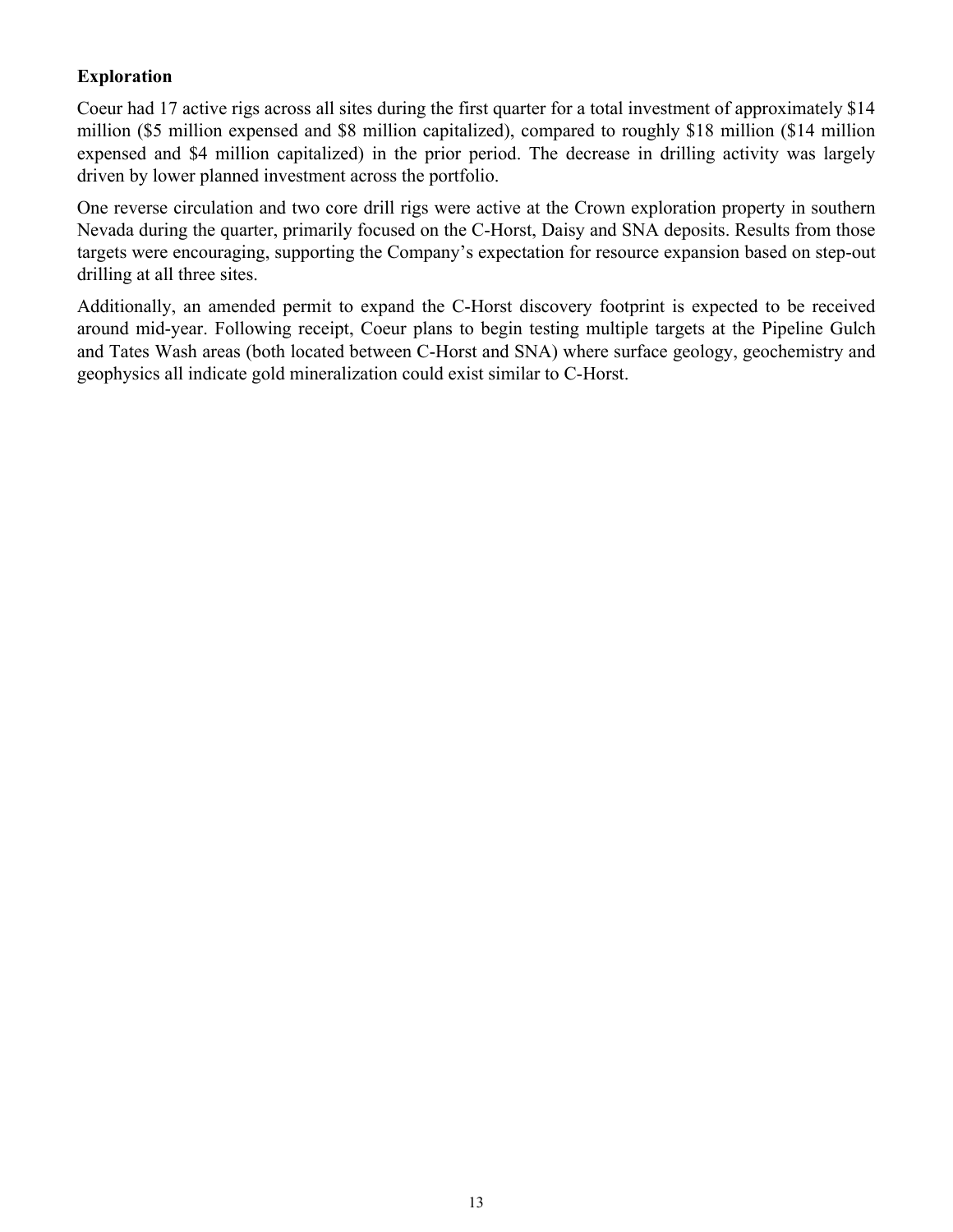## **2022 Guidance**

Production during the first quarter was in-line with Coeur's expectations, leading the Company to reaffirm 2022 guidance.

## **2022 Production Guidance**

|              | Gold                | <b>Silver</b>    |
|--------------|---------------------|------------------|
|              | (oz)                | (K oz)           |
| Palmarejo    | $100,000 - 110,000$ | $6,000 - 7,000$  |
| Rochester    | $35,000 - 43,000$   | $3,000 - 4,000$  |
| Kensington   | $110,000 - 120,000$ |                  |
| Wharf        | $70,000 - 80,000$   |                  |
| <b>Total</b> | $315,000 - 353,000$ | $9,000 - 11,000$ |

## **2022 Costs Applicable to Sales Guidance**

|                        | Gold              | <b>Silver</b>     |
|------------------------|-------------------|-------------------|
|                        | (S/Oz)            | (S/Oz)            |
| Palmarejo (co-product) | $$750 - $850$     | $$13.50 - $14.50$ |
| Rochester (co-product) | $$1,490 - $1,590$ | $$20.75 - $22.75$ |
| Kensington             | $$1,150 - $1,250$ |                   |
| Wharf (by-product)     | $$1,225 - $1,325$ |                   |

# **2022 Capital, Exploration and G&A Guidance**

|                                              | (SM)          |
|----------------------------------------------|---------------|
| <b>Capital Expenditures, Sustaining</b>      | $$115 - $140$ |
| <b>Capital Expenditures, Development</b>     | $$205 - $250$ |
| <b>Exploration, Expensed</b>                 | $$18 - $23$   |
| <b>Exploration, Capitalized</b>              | $$18 - $23$   |
| <b>General &amp; Administrative Expenses</b> | $$42 - $46$   |

Note: The Company's guidance figures assume estimated prices of \$1,800/oz gold and \$24.00/oz silver as well as CAD of 1.25 and MXN of 20.00. Guidance figures exclude the impact of any metal sales or foreign exchange hedges.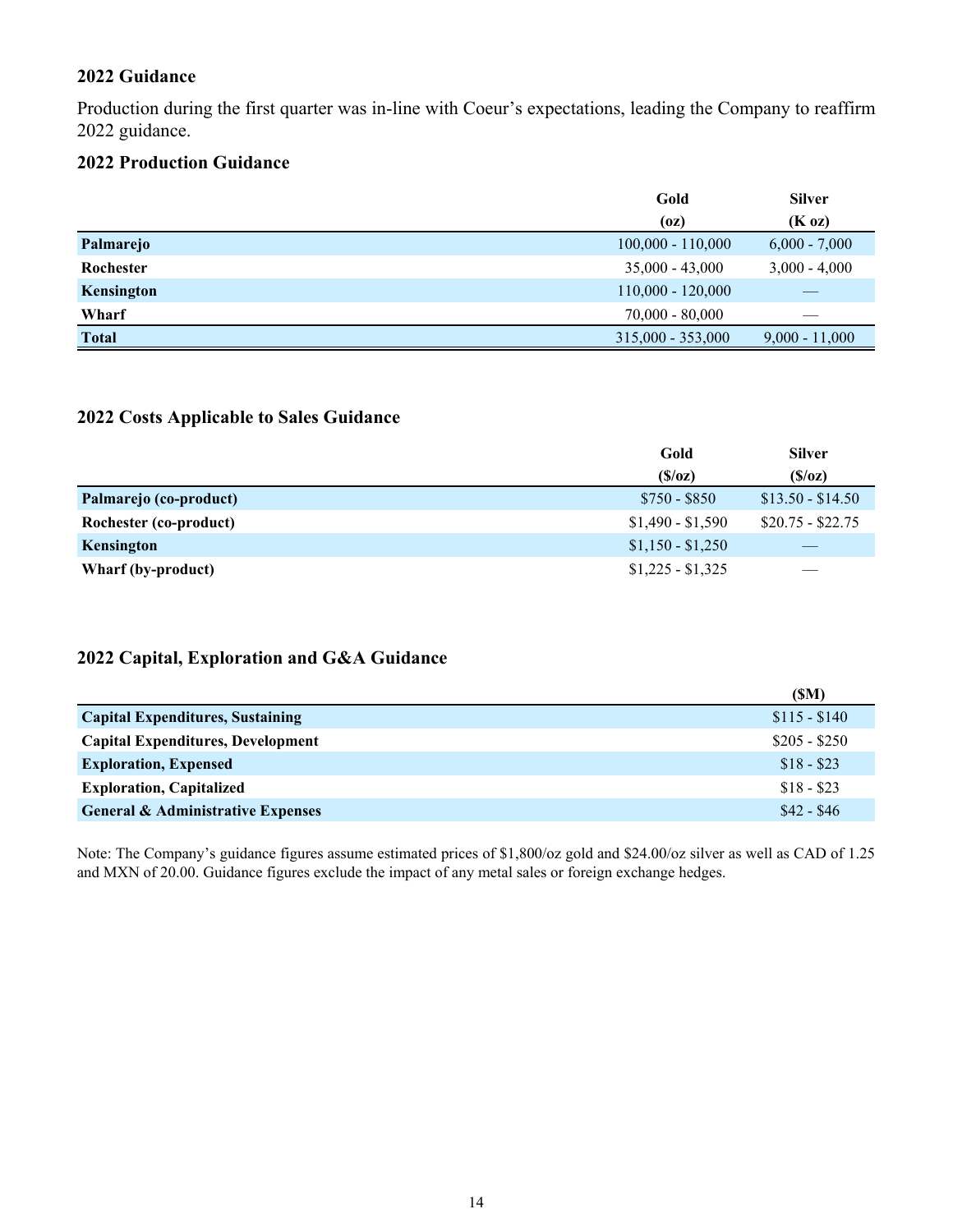## **Financial Results and Conference Call**

Coeur will host a conference call to discuss its first quarter 2022 financial results on May 5, 2022 at 11:00 a.m. Eastern Time.

| Dial-In Numbers: | $(855)$ 560-2581 (U.S.)          |
|------------------|----------------------------------|
|                  | $(855)$ 669-9657 (Canada)        |
|                  | $(412)$ 542-4166 (International) |
| Conference ID:   | Coeur Mining                     |

Hosting the call will be Mitchell J. Krebs, President and Chief Executive Officer of Coeur, who will be joined by Thomas S. Whelan, Senior Vice President and Chief Financial Officer, Michael "Mick" Routledge, Senior Vice President and Chief Operating Officer, and other members of management. A replay of the call will be available through May 12, 2022.

| Replay numbers: | $(877)$ 344-7529 (U.S.)          |
|-----------------|----------------------------------|
|                 | (855) 669-9658 (Canada)          |
|                 | $(412)$ 317-0088 (International) |
| Conference ID:  | 734 23 77                        |

### **About Coeur**

Coeur Mining, Inc. is a U.S.-based, well-diversified, growing precious metals producer with four wholly-owned operations: the Palmarejo gold-silver complex in Mexico, the Rochester silver-gold mine in Nevada, the Kensington gold mine in Alaska and the Wharf gold mine in South Dakota. In addition, the Company wholly-owns the Silvertip silver-zinc-lead development project in British Columbia and has interests in several precious metals exploration projects throughout North America.

### **Cautionary Statements**

This news release contains forward-looking statements within the meaning of securities legislation in the United States and Canada, including statements regarding cash flow, capital allocation and investment, liquidity, exploration and development efforts and plans, resource growth, expectations regarding the potential expansion and restart at Silvertip, expectations, plans and timing regarding the Rochester POA 11 expansion project, hedging strategies, the impact of inflation, anticipated production, costs and expenses and operations at Palmarejo, Rochester, Wharf and Kensington. Such forward-looking statements involve known and unknown risks, uncertainties and other factors which may cause Coeur's actual results, performance or achievements to be materially different from any future results, performance or achievements expressed or implied by the forward-looking statements. Such factors include, among others, the risk that anticipated production, cost and expense levels are not attained, the risks and hazards inherent in the mining business (including risks inherent in developing large-scale mining projects, environmental hazards, industrial accidents, weather or geologically-related conditions), changes in the market prices of gold, silver, zinc and lead and a sustained lower price or higher treatment and refining charge environment, the uncertainties inherent in Coeur's production, exploratory and developmental activities, including risks relating to permitting and regulatory delays (including the impact of government shutdowns), ground conditions, grade and recovery variability, any future labor disputes or work stoppages (involving the Company and its subsidiaries or third parties), the uncertainties inherent in the estimation of mineral reserves, changes that could result from Coeur's future acquisition of new mining properties or businesses, the loss of access or insolvency of any third-party refiner or smelter to which Coeur markets its production, the potential effects of the COVID-19 pandemic, including impacts to workforce, materials and equipment availability, inflationary pressures, continued access to financing sources, government orders that may require temporary suspension of operations at one or more of our sites and effects on our suppliers or the refiners and smelters to whom the Company markets its production and on the communities where we operate, the effects of environmental and other governmental regulations and government shutdowns, the risks inherent in the ownership or operation of or investment in mining properties or businesses in foreign countries, Coeur's ability to raise additional financing necessary to conduct its business, make payments or refinance its debt, as well as other uncertainties and risk factors set out in filings made from time to time with the United States Securities and Exchange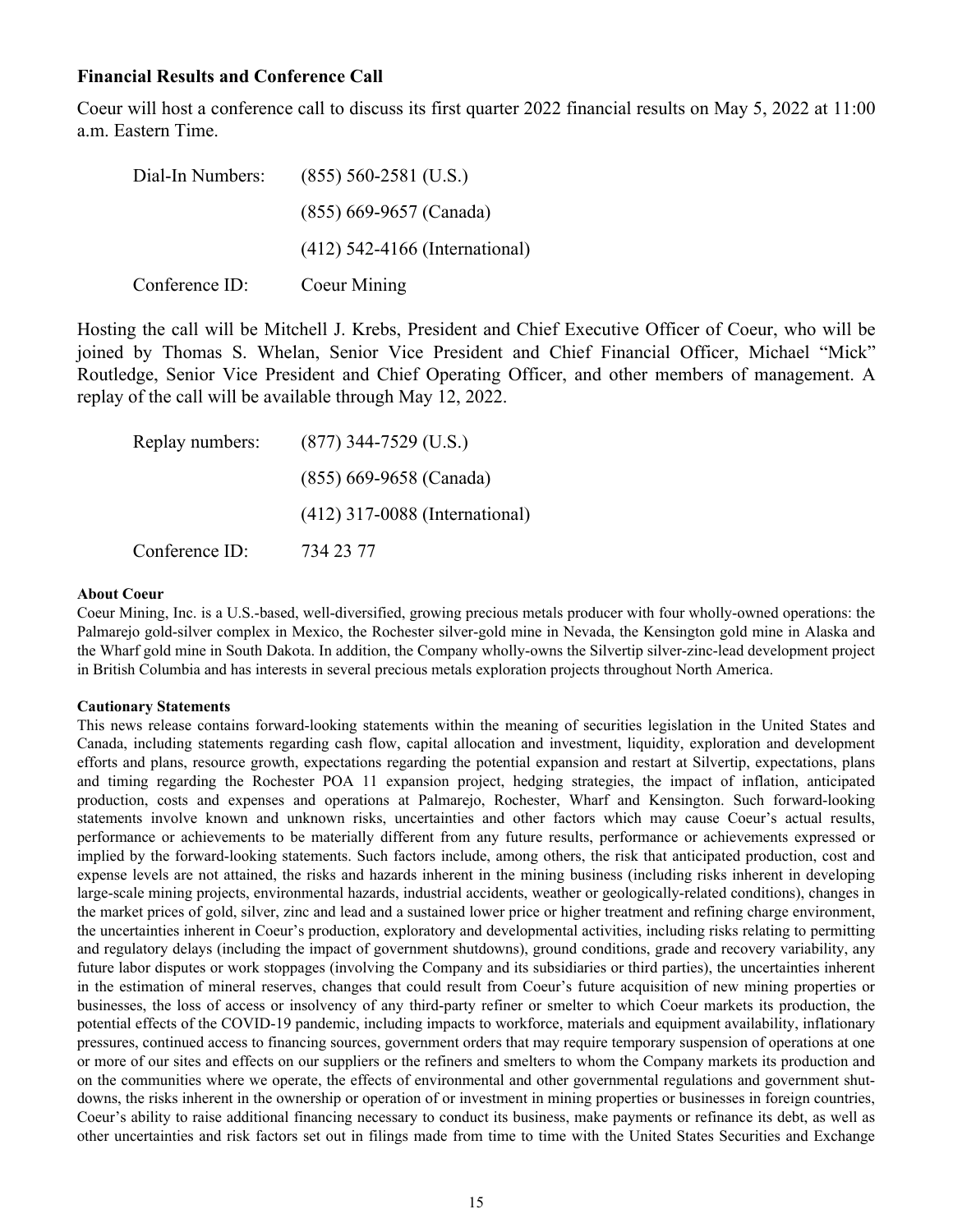Commission, and the Canadian securities regulators, including, without limitation, Coeur's most recent reports on Form 10-K and Form 10-Q. Actual results, developments and timetables could vary significantly from the estimates presented. Readers are cautioned not to put undue reliance on forward-looking statements. Coeur disclaims any intent or obligation to update publicly such forward-looking statements, whether as a result of new information, future events or otherwise. Additionally, Coeur undertakes no obligation to comment on analyses, expectations or statements made by third parties in respect of Coeur, its financial or operating results or its securities. This does not constitute an offer of any securities for sale.

The scientific and technical information concerning our mineral projects in this news release have been reviewed and approved by a "qualified person" under S-K 1300, namely our Director, Technical Services, Christopher Pascoe. For a description of the key assumptions, parameters and methods used to estimate mineral reserves and mineral resources included in this news release, as well as data verification procedures and a general discussion of the extent to which the estimates may be affected by any known environmental, permitting, legal, title, taxation, sociopolitical, marketing or other relevant factors, please review the Technical Report Summaries for each of the Company's material properties which are available at www.sec.gov.

### **Non-U.S. GAAP Measures**

We supplement the reporting of our financial information determined under United States generally accepted accounting principles (U.S. GAAP) with certain non-U.S. GAAP financial measures, including EBITDA, adjusted EBITDA, adjusted EBITDA margin, free cash flow, adjusted net income (loss), operating cash flow before changes in working capital and adjusted costs applicable to sales per ounce (gold and silver) or pound (zinc or lead). We believe that these adjusted measures provide meaningful information to assist management, investors and analysts in understanding our financial results and assessing our prospects for future performance. We believe these adjusted financial measures are important indicators of our recurring operations because they exclude items that may not be indicative of, or are unrelated to our core operating results, and provide a better baseline for analyzing trends in our underlying businesses. We believe EBITDA, adjusted EBITDA, adjusted EBITDA margin, free cash flow, adjusted net income (loss) and adjusted costs applicable to sales per ounce (gold and silver) and pound (zinc and lead) are important measures in assessing the Company's overall financial performance. For additional explanation regarding our use of non-U.S. GAAP financial measures, please refer to our Form 10-K for the year ended December 31, 2021.

### **Notes**

- 1. EBITDA, adjusted EBITDA, adjusted EBITDA margin, free cash flow, adjusted net income (loss), operating cash flow before changes in working capital and adjusted costs applicable to sales per ounce (gold and silver) or pound (lead and zinc) are non-GAAP measures. Please see tables in the Appendix for the reconciliation to U.S. GAAP. Free cash flow is defined as cash flow from operating activities less capital expenditures. Please see table in Appendix for the calculation of consolidated free cash flow.
- 2. Excludes amortization.
- 3. Includes capital leases. Net of debt issuance costs and premium received.
- 4. As of March 31, 2022, Coeur had \$30 million in outstanding letters of credit and \$55 million in borrowings under its RCF.

#### **Average Spot Prices**

|                                     | 1O 2022            | 4O 2021            | 30 2021    | <b>2O 2021</b>     | 1O 2021 |
|-------------------------------------|--------------------|--------------------|------------|--------------------|---------|
| Average Gold Spot Price Per Ounce   | $1,877$   \$       | $1,795$ \$         | $1,781$ \$ | 1.816 \$           | 1,794   |
| Average Silver Spot Price Per Ounce | $24.00 \text{ S}$  | $23.33$ \$         | 23.65 \$   | 26.69 \$           | 26.26   |
| Average Zinc Spot Price Per Pound   | 1.70 $\frac{1}{s}$ | $1.52 \text{ }$ \$ | 1.37S      | $1.32 \text{ }$ \$ |         |
| Average Lead Spot Price Per Pound   | $1.05$   S         | 1.05 S             | 1.06 \$    | 0.97S              | 0.91    |

#### **For Additional Information**

Coeur Mining, Inc. 104 S. Michigan Avenue, Suite 900 Chicago, IL 60603 Attention: Jeff Wilhoit, Director, Investor Relations Phone: (312) 489-5800 www.coeur.com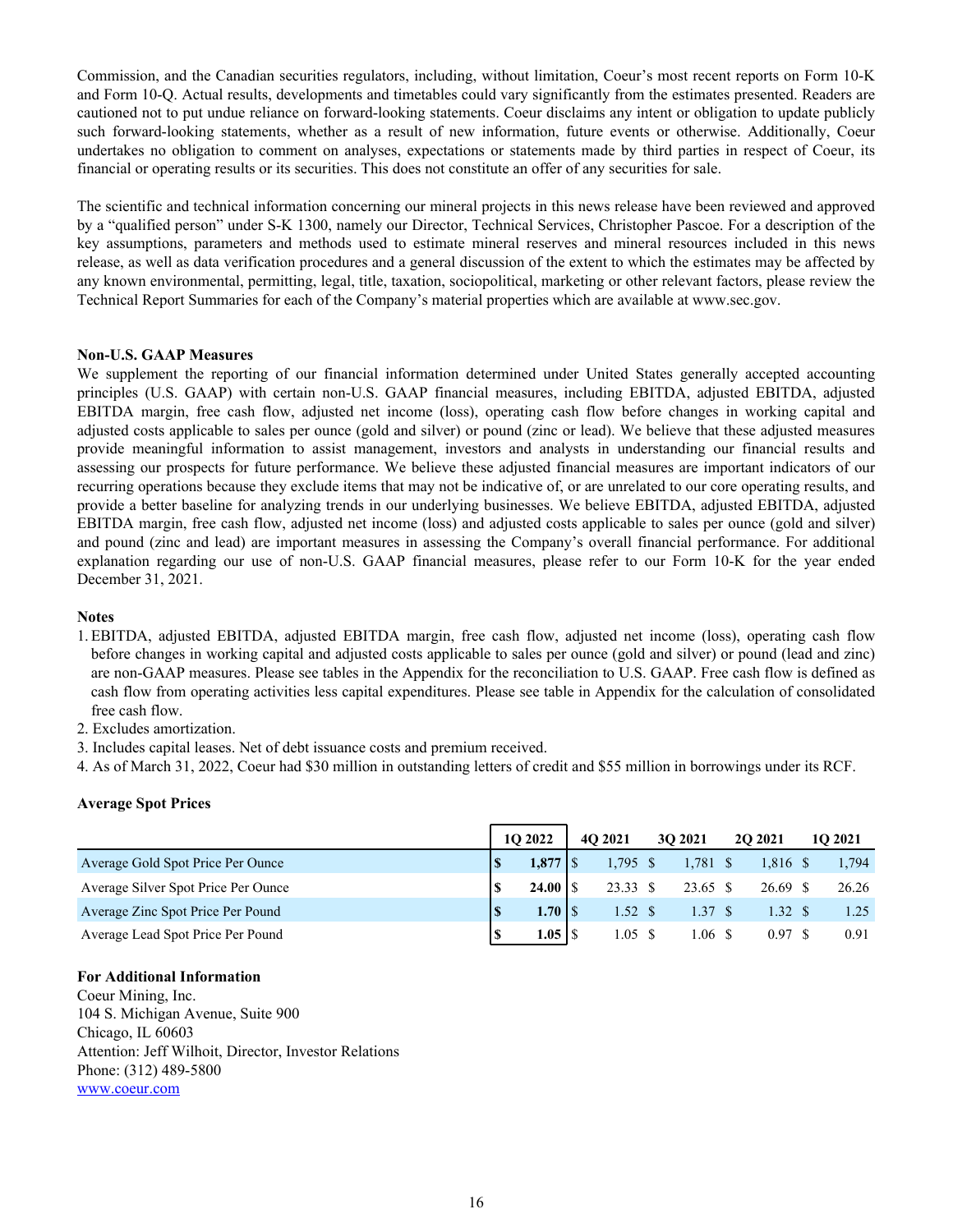## **COEUR MINING, INC. AND SUBSIDIARIES CONDENSED CONSOLIDATED BALANCE SHEETS (UNAUDITED)**

|                                                                                                                                                                          | March 31, 2022<br>December 31, 2021 |             |                                 |  |  |  |  |  |
|--------------------------------------------------------------------------------------------------------------------------------------------------------------------------|-------------------------------------|-------------|---------------------------------|--|--|--|--|--|
| <b>ASSETS</b>                                                                                                                                                            |                                     |             | In thousands, except share data |  |  |  |  |  |
| <b>CURRENT ASSETS</b>                                                                                                                                                    |                                     |             |                                 |  |  |  |  |  |
| Cash and cash equivalents                                                                                                                                                | \$                                  | 73,330      | 56,664<br>- \$                  |  |  |  |  |  |
| Receivables                                                                                                                                                              |                                     | 29,221      | 32,417                          |  |  |  |  |  |
| Inventory                                                                                                                                                                |                                     | 52,944      | 51,281                          |  |  |  |  |  |
| Ore on leach pads                                                                                                                                                        |                                     | 89,406      | 81,128                          |  |  |  |  |  |
| Prepaid expenses and other                                                                                                                                               |                                     | 14,340      | 13,847                          |  |  |  |  |  |
| Assets held for sale                                                                                                                                                     |                                     |             | 54,240                          |  |  |  |  |  |
|                                                                                                                                                                          |                                     | 259,241     | 289,577                         |  |  |  |  |  |
| NON-CURRENT ASSETS                                                                                                                                                       |                                     |             |                                 |  |  |  |  |  |
| Property, plant and equipment, net                                                                                                                                       |                                     | 337,455     | 319,967                         |  |  |  |  |  |
| Mining properties, net                                                                                                                                                   |                                     | 913,138     | 852,799                         |  |  |  |  |  |
| Ore on leach pads                                                                                                                                                        |                                     | 73,133      | 73,495                          |  |  |  |  |  |
| Restricted assets                                                                                                                                                        |                                     | 9,254       | 9,138                           |  |  |  |  |  |
| Equity securities                                                                                                                                                        |                                     | 161,894     | 132,197                         |  |  |  |  |  |
| Other                                                                                                                                                                    |                                     | 63,086      | 57,249                          |  |  |  |  |  |
| <b>TOTAL ASSETS</b>                                                                                                                                                      | \$                                  | 1,817,201   | $\mathbf{s}$<br>1,734,422       |  |  |  |  |  |
| <b>LIABILITIES AND STOCKHOLDERS' EQUITY</b>                                                                                                                              |                                     |             |                                 |  |  |  |  |  |
| <b>CURRENT LIABILITIES</b>                                                                                                                                               |                                     |             |                                 |  |  |  |  |  |
| Accounts payable                                                                                                                                                         | \$                                  | 103,266     | $\mathcal{S}$<br>103,901        |  |  |  |  |  |
| Accrued liabilities and other                                                                                                                                            |                                     | 82,438      | 87,946                          |  |  |  |  |  |
| Debt                                                                                                                                                                     |                                     | 29,620      | 29,821                          |  |  |  |  |  |
| Reclamation                                                                                                                                                              |                                     | 2,853       | 2,931                           |  |  |  |  |  |
| Liabilities held for sale                                                                                                                                                |                                     |             | 11,269                          |  |  |  |  |  |
|                                                                                                                                                                          |                                     | 218,177     | 235,868                         |  |  |  |  |  |
| NON-CURRENT LIABILITIES                                                                                                                                                  |                                     |             |                                 |  |  |  |  |  |
| Debt                                                                                                                                                                     |                                     | 455,868     | 457,680                         |  |  |  |  |  |
| Reclamation                                                                                                                                                              |                                     | 181,473     | 178,957                         |  |  |  |  |  |
| Deferred tax liabilities                                                                                                                                                 |                                     | 24,647      | 21,969                          |  |  |  |  |  |
| Other long-term liabilities                                                                                                                                              |                                     | 37,062      | 39,686                          |  |  |  |  |  |
|                                                                                                                                                                          |                                     | 699,050     | 698,292                         |  |  |  |  |  |
| COMMITMENTS AND CONTINGENCIES                                                                                                                                            |                                     |             |                                 |  |  |  |  |  |
| STOCKHOLDERS' EQUITY                                                                                                                                                     |                                     |             |                                 |  |  |  |  |  |
| Common stock, par value \$0.01 per share; authorized 300,000,000 shares,<br>280,834,764 issued and outstanding at March 31, 2022 and 256,919,803 at<br>December 31, 2021 |                                     | 2,808       | 2,569                           |  |  |  |  |  |
| Additional paid-in capital                                                                                                                                               |                                     | 3,834,896   | 3,738,347                       |  |  |  |  |  |
| Accumulated other comprehensive income (loss)                                                                                                                            |                                     | (5,970)     | (1,212)                         |  |  |  |  |  |
| Accumulated deficit                                                                                                                                                      |                                     | (2,931,760) | (2,939,442)                     |  |  |  |  |  |
|                                                                                                                                                                          |                                     | 899,974     | 800,262                         |  |  |  |  |  |
| TOTAL LIABILITIES AND STOCKHOLDERS' EQUITY                                                                                                                               |                                     |             | 1,734,422                       |  |  |  |  |  |
|                                                                                                                                                                          | \$                                  | 1,817,201   | -S                              |  |  |  |  |  |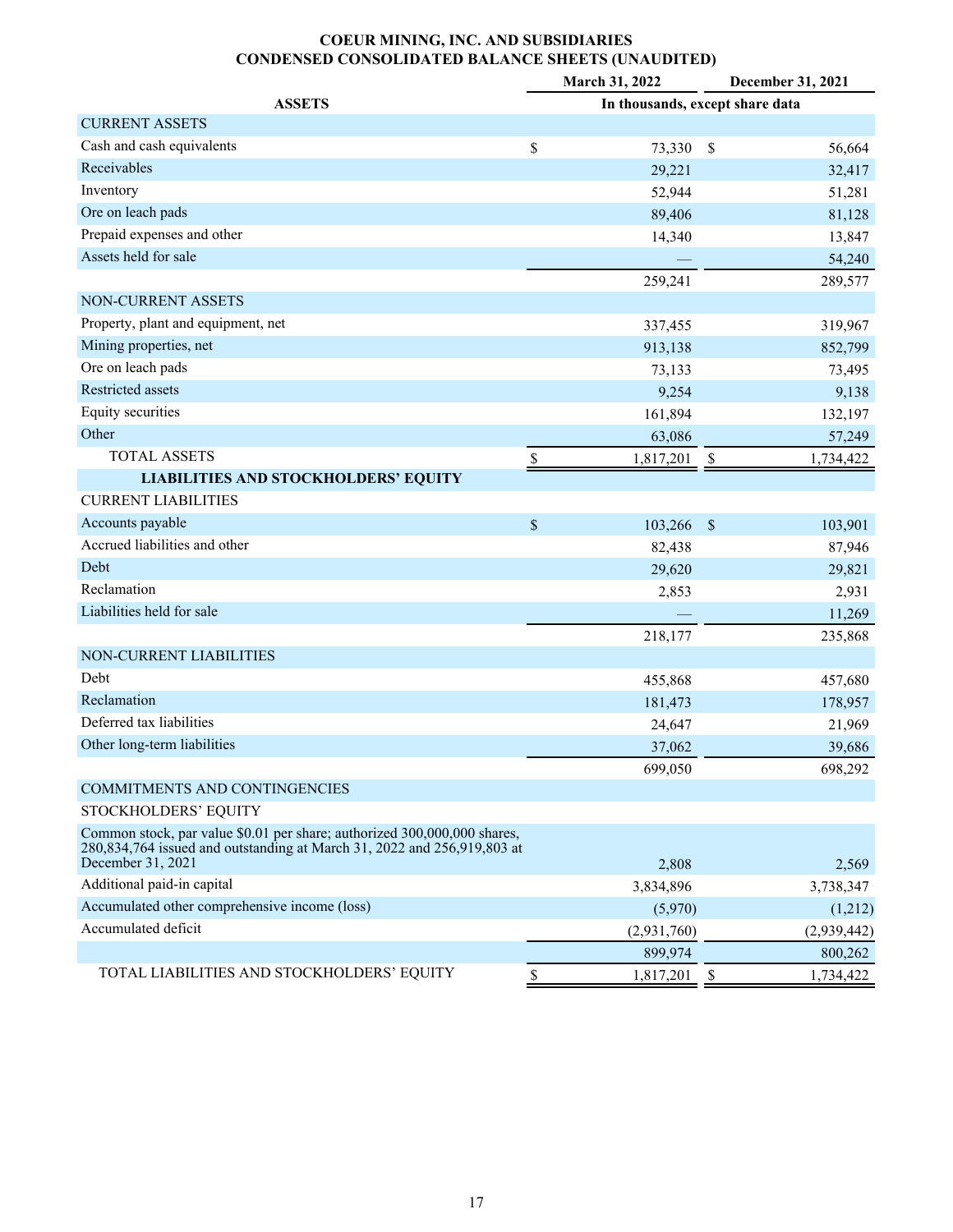## **COEUR MINING, INC. AND SUBSIDIARIES CONDENSED CONSOLIDATED STATEMENTS OF COMPREHENSIVE INCOME (LOSS) (UNAUDITED)**

|                                                                             |                |    | Three Months Ended March 31,    |               |          |
|-----------------------------------------------------------------------------|----------------|----|---------------------------------|---------------|----------|
|                                                                             |                |    | 2022                            |               | 2021     |
|                                                                             | <b>Notes</b>   |    | In thousands, except share data |               |          |
| Revenue                                                                     | $\overline{3}$ | \$ | 188,404                         | <sup>\$</sup> | 202,117  |
| <b>COSTS AND EXPENSES</b>                                                   |                |    |                                 |               |          |
| Costs applicable to sales $^{(1)}$                                          | $\overline{3}$ |    | 133,267                         |               | 108,147  |
| Amortization                                                                |                |    | 26,433                          |               | 29,937   |
| General and administrative                                                  |                |    | 10,272                          |               | 11,554   |
| Exploration                                                                 |                |    | 5,418                           |               | 9,666    |
| Pre-development, reclamation, and other                                     | 14             |    | 11,412                          |               | 13,712   |
| Total costs and expenses                                                    |                |    | 186,802                         |               | 173,016  |
| OTHER INCOME (EXPENSE), NET                                                 |                |    |                                 |               |          |
| Loss on debt extinguishment                                                 | 8              |    |                                 |               | (9,173)  |
| Fair value adjustments, net                                                 | 12             |    | 10,605                          |               | (3,799)  |
| Interest expense, net of capitalized interest                               | 8              |    | (4, 568)                        |               | (4,910)  |
| Other, net                                                                  | 14             |    | 1,737                           |               | 3,627    |
| Total other income (expense), net                                           |                |    | 7,774                           |               | (14,255) |
| Income (loss) before income and mining taxes                                |                |    | 9,376                           |               | 14,846   |
| Income and mining tax (expense) benefit                                     | 10             |    | (1,694)                         |               | (12,786) |
| <b>NET INCOME (LOSS)</b>                                                    |                | \$ | 7,682                           | $\mathcal{S}$ | 2,060    |
| OTHER COMPREHENSIVE INCOME (LOSS):                                          |                |    |                                 |               |          |
| Change in fair value of derivative contracts designated as cash flow hedges |                |    | (5,218)                         |               | 27,357   |
| Reclassification adjustments for realized (gain) loss on cash flow hedges   |                |    | 460                             |               | (2, 721) |
| Other comprehensive income (loss)                                           |                |    | (4,758)                         |               | 24,636   |
| <b>COMPREHENSIVE INCOME (LOSS)</b>                                          |                |    | 2,924                           | \$            | 26,696   |
| NET INCOME (LOSS) PER SHARE                                                 | 15             |    |                                 |               |          |
| Basic income (loss) per share:                                              |                |    |                                 |               |          |
| <b>Basic</b>                                                                |                | S  | 0.03                            | \$            | 0.01     |
| Diluted income (loss) per share:                                            |                |    |                                 |               |          |
| Diluted                                                                     |                | \$ | 0.03                            | \$            | 0.01     |
|                                                                             |                |    |                                 |               |          |

(1) Excludes amortization.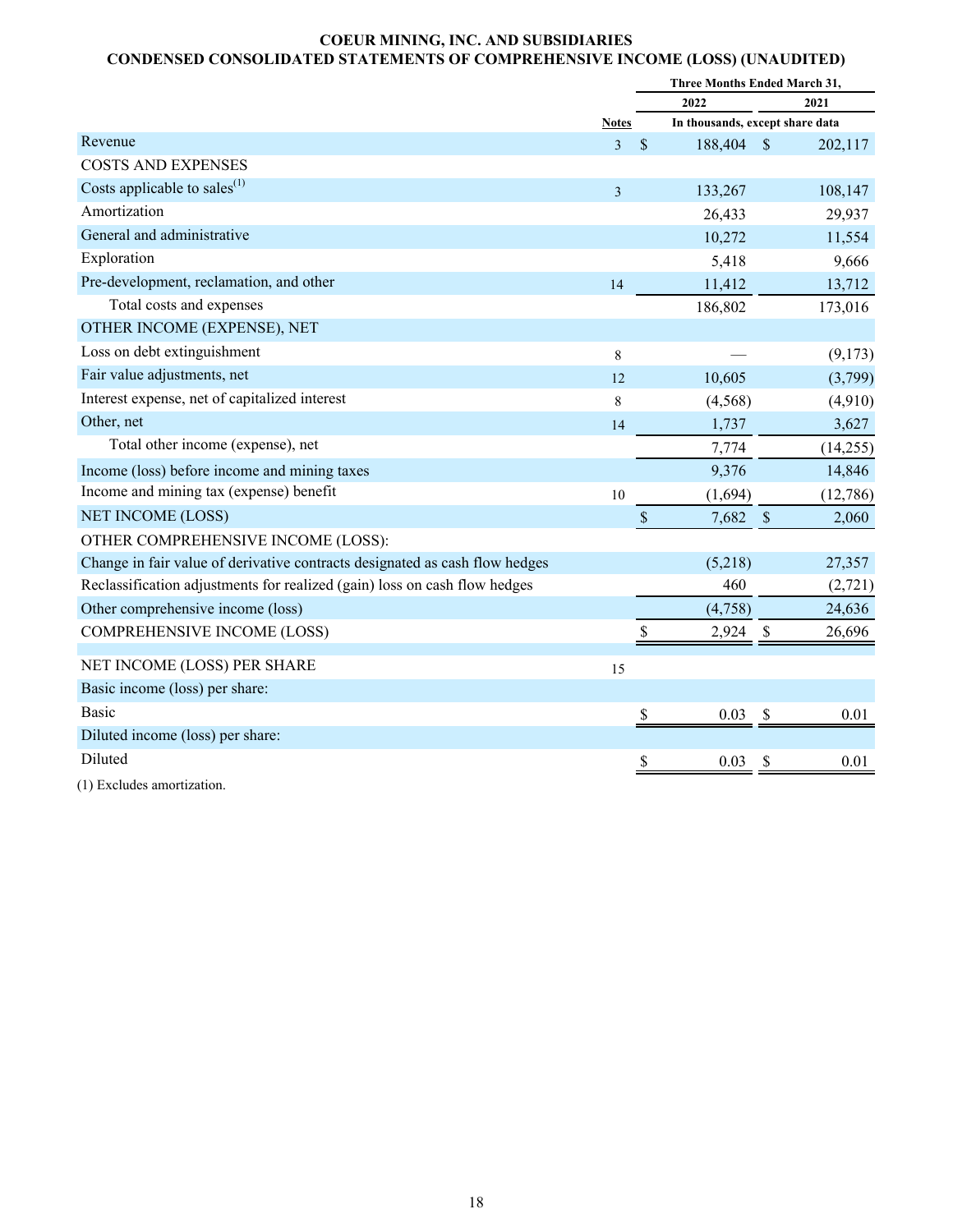## **COEUR MINING, INC. AND SUBSIDIARIES CONDENSED CONSOLIDATED STATEMENTS OF CASH FLOWS (UNAUDITED)**

|                                                                             |              |                   | <b>Three Months Ended March 31,</b> |
|-----------------------------------------------------------------------------|--------------|-------------------|-------------------------------------|
|                                                                             |              | 2022              | 2021                                |
|                                                                             | <b>Notes</b> |                   | In thousands                        |
| <b>CASH FLOWS FROM OPERATING ACTIVITIES:</b>                                |              |                   |                                     |
| Net income (loss)                                                           |              | \$<br>7,682       | 2,060<br>-S                         |
| (Income) loss from discontinued operations                                  |              |                   |                                     |
| Adjustments:                                                                |              |                   |                                     |
| Amortization                                                                |              | 26,433            | 29,937                              |
| Accretion                                                                   |              | 3,463             | 2,905                               |
| Deferred taxes                                                              |              | (8,262)           | 124                                 |
| Loss on debt extinguishment                                                 | 8            |                   | 9,173                               |
| Fair value adjustments, net                                                 | 12           | (13, 744)         | 3,799                               |
| Stock-based compensation                                                    | 11           | 2,267             | 4,256                               |
| Write-downs                                                                 |              | 7,595             |                                     |
| Deferred revenue recognition                                                | 17           | (315)             | (8,346)                             |
| Other                                                                       |              | (1,340)           | (2,328)                             |
| Changes in operating assets and liabilities:                                |              |                   |                                     |
| Receivables                                                                 |              | 9,100             | 999                                 |
| Prepaid expenses and other current assets                                   |              | (509)             | (655)                               |
| Inventory and ore on leach pads                                             |              | (17,672)          | (17, 486)                           |
| Accounts payable and accrued liabilities                                    |              | (21, 125)         | (28, 797)                           |
| CASH PROVIDED BY (USED IN) OPERATING ACTIVITIES                             |              | (6, 427)          | (4,359)                             |
| <b>CASH FLOWS FROM INVESTING ACTIVITIES:</b>                                |              |                   |                                     |
| Capital expenditures                                                        |              | (69, 502)         | (59, 424)                           |
| Proceeds from the sale of assets                                            |              | 15,371            | 4,588                               |
| Sale of investments                                                         |              |                   | 935                                 |
| Other                                                                       |              | (11)              | (17)                                |
| CASH PROVIDED BY (USED IN) INVESTING ACTIVITIES                             |              | (54, 142)         | (53,918)                            |
| CASH FLOWS FROM FINANCING ACTIVITIES:                                       |              |                   |                                     |
| Issuance of common stock                                                    | 15           | 98,397            |                                     |
| Issuance of notes and bank borrowings, net of issuance costs                | 8            | 85,000            | 367,493                             |
| Payments on debt, finance leases, and associated costs                      | 7, 8         | (103, 267)        | (243,967)                           |
| Other                                                                       |              | (3, 403)          | (3,925)                             |
| CASH PROVIDED BY (USED IN) FINANCING ACTIVITIES                             |              | 76,727            | 119,601                             |
| Effect of exchange rate changes on cash and cash equivalents                |              | 272               | (51)                                |
| INCREASE (DECREASE) IN CASH, CASH EQUIVALENTS AND RESTRICTED<br><b>CASH</b> |              | 16,430            | 61,273                              |
| Cash, cash equivalents and restricted cash at beginning of period           |              | 58,289            | 94,170                              |
| Cash, cash equivalents and restricted cash at end of period                 |              | $\$$<br>74,719 \$ | 155,443                             |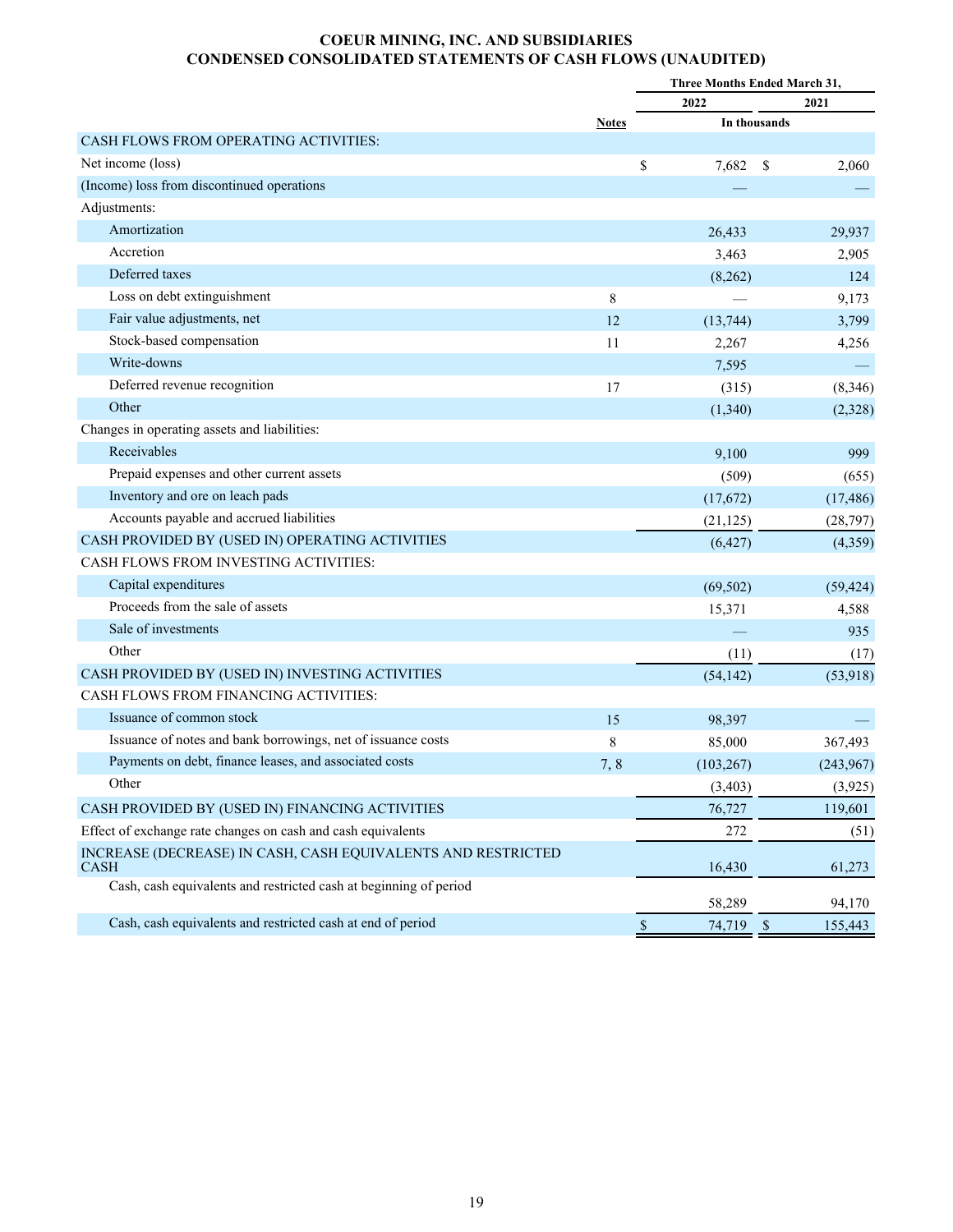# **Adjusted EBITDA Reconciliation**

|                                                 | LTM10     |             |           |             |              |                       |
|-------------------------------------------------|-----------|-------------|-----------|-------------|--------------|-----------------------|
| (Dollars in thousands except per share amounts) | 2022      | 1Q 2022     | 4Q 2021   | 3Q 2021     | 2Q 2021      | 1Q 2021               |
| Net income (loss)                               | (25,700)  | \$<br>7,682 | (10,760)  | \$ (54,768) | \$32,146     | 2,060<br>$\mathbb{S}$ |
| Interest expense, net of capitalized interest   | 16,109    | 4,568       | 3,211     | 3,237       | 5,093        | 4,910                 |
| Income tax provision (benefit)                  | 23,866    | 1,694       | 432       | 6,400       | 15,340       | 12,786                |
| Amortization                                    | 124,811   | 26,433      | 35,443    | 30,962      | 31,973       | 29,937                |
| <b>EBITDA</b>                                   | 139,086   | 40,377      | 28,326    | (14,169)    | 84,552       | 49,693                |
| Fair value adjustments, net                     | (13, 861) | (10,605)    | 7,543     | 26,440      | (37,239)     | 3,799                 |
| Foreign exchange (gain) loss                    | 2,565     | 559         | 479       | 1,028       | 499          | 773                   |
| Asset retirement obligation accretion           | 12,546    | 3,463       | 3,091     | 3,027       | 2,965        | 2,905                 |
| Inventory adjustments and write-downs           | 10,144    | 8,592       | 8,109     | 5,790       | 267          | 572                   |
| (Gain) loss on sale of assets and securities    | (1,889)   | (1, 831)    | 471       | 92          | (621)        | (4,053)               |
| Value-added tax write-off                       | 25,982    |             |           | 25,982      |              |                       |
| Loss on debt extinguishment                     |           |             |           |             |              | 9,173                 |
| COVID-19 costs                                  | 4,585     | 972         | 681       | 617         | 2,315        | 3,005                 |
| <b>Adjusted EBITDA</b>                          | \$179,158 | \$41,527    | \$48,700  | \$48,807    | 52,738<br>\$ | \$65,867              |
| Revenue                                         | \$819,115 | \$188,404   | \$207,884 | \$207,969   | \$214,858    | \$202,117             |
| <b>Adjusted EBITDA Margin</b>                   | $22\%$    | $22\%$      | 23 %      | 23 %        | $25\%$       | 33 %                  |

# **Adjusted Net Income (Loss) Reconciliation**

| (Dollars in thousands except per share amounts) |               | 1O 2022     |              | 4O 2021       | 30 2021       | <b>2O 2021</b>    |               | 1O 2021 |
|-------------------------------------------------|---------------|-------------|--------------|---------------|---------------|-------------------|---------------|---------|
| Net income (loss)                               | <sup>\$</sup> | 7,682       | <sup>S</sup> | $(10,760)$ \$ | $(54,768)$ \$ | 32,146            | -S            | 2,060   |
| Fair value adjustments, net                     |               | (10,605)    |              | 7,543         | 26,440        | (37,239)          |               | 3,799   |
| Foreign exchange loss (gain)                    |               | 990         |              | 146           | 388           | 1,503             |               | (43)    |
| (Gain) loss on sale of assets and securities    |               | (1, 831)    |              | 471           | 92            | (621)             |               | (4,053) |
| Value-added tax write-off                       |               |             |              |               | 25,982        |                   |               |         |
| Loss on debt extinguishment                     |               |             |              |               |               |                   |               | 9,173   |
| COVID-19 costs                                  |               | 972         |              | 681           | 617           | 2,315             |               | 3,005   |
| Tax effect of adjustments                       |               | (10,990)    |              | (9,696)       | (1,630)       | 1,056             |               |         |
| <b>Adjusted net income (loss)</b>               |               | (13,782)    | -S           | $(11,615)$ \$ | $(2,879)$ \$  | (840)             |               | 13,941  |
|                                                 |               |             |              |               |               |                   |               |         |
| Adjusted net income (loss) per share - Basic    | \$            | $(0.05)$ \$ |              | $(0.05)$ \$   | $(0.01)$ \$   | 0.00 <sub>1</sub> | <sup>\$</sup> | 0.06    |
| Adjusted net income (loss) per share - Diluted  | \$            | $(0.05)$ \$ |              | $(0.05)$ \$   | $(0.01)$ \$   | $0.00\,$          | S             | 0.06    |

**Consolidated Free Cash Flow Reconciliation**

| (Dollars in thousands)    | 10 2022      | 4O 2021   | 30 2021   | <b>20 20 21</b> | 10 2021   |
|---------------------------|--------------|-----------|-----------|-----------------|-----------|
| Cash flow from operations | $(6.427)$ \$ | 34.936    | 21,846    | 58.059          | (4,359)   |
| Capital expenditures      | 69.502       | 100.868   | 71.266    | 78.223          | 59.424    |
| Free cash flow            | 75.929)      | (65, 932) | (49, 420) | (20, 164)       | (63, 783) |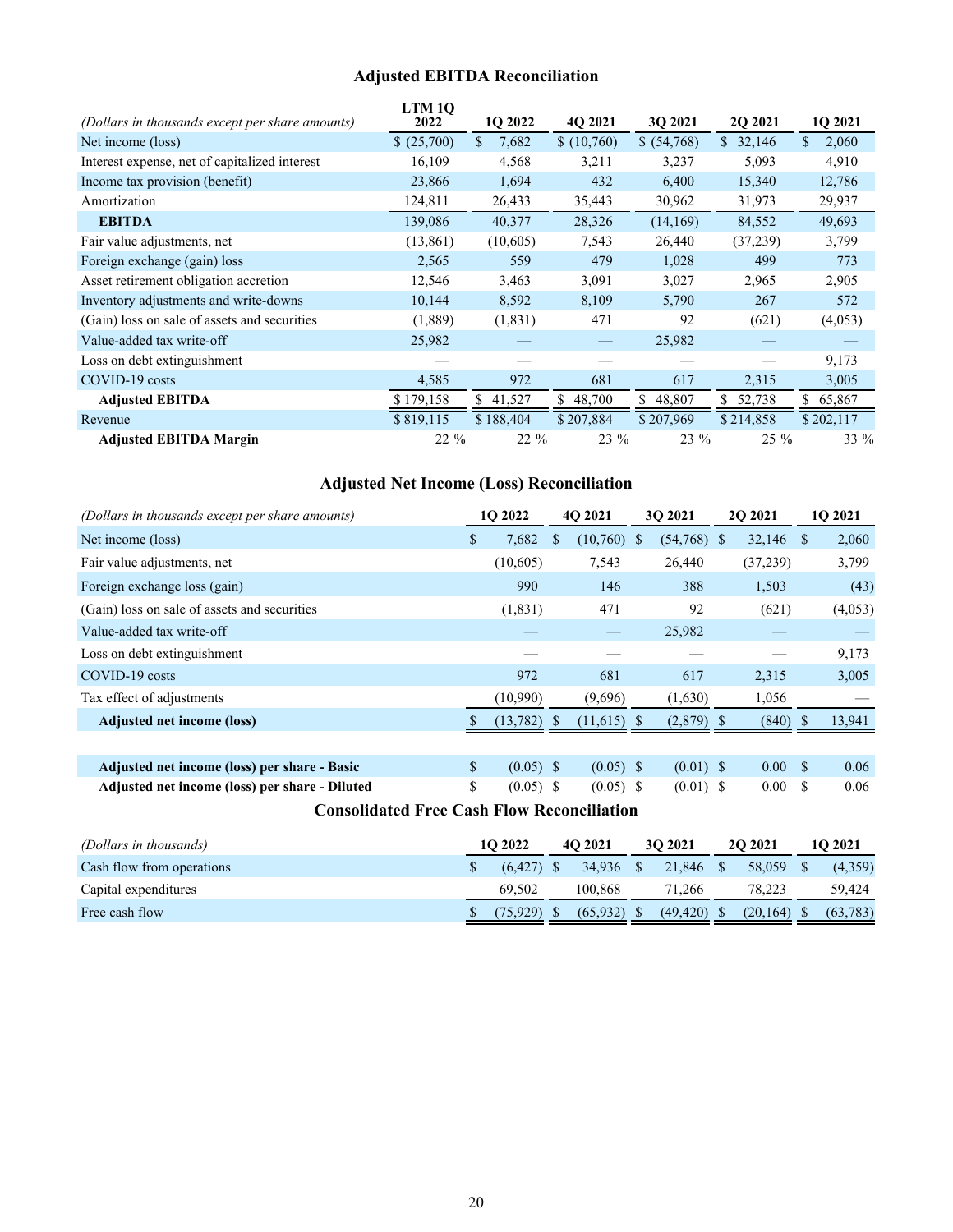## **Consolidated Operating Cash Flow Before Changes in Working Capital Reconciliation**

| (Dollars in thousands)                                | 1O 2022  | 40 2021        | 30 2021 | <b>202021</b> | 10 2021 |  |
|-------------------------------------------------------|----------|----------------|---------|---------------|---------|--|
| Cash provided by (used in) operating activities       | (6, 427) | 34,936<br>- \$ | 21,846  | 58,059        | (4,359) |  |
| Changes in operating assets and liabilities:          |          |                |         |               |         |  |
| Receivables                                           | (9,100)  | 1,999          | 944     | (961)         | (999)   |  |
| Prepaid expenses and other                            | 509      | 104            | 80      | (1,328)       | 655     |  |
| Inventories                                           | 17,672   | 9,581          | 3,820   | (3,259)       | 17,486  |  |
| Accounts payable and accrued liabilities              | 21.125   | (8, 831)       | 8.114   | (21,069)      | 28,797  |  |
| Operating cash flow before changes in working capital | 23,779   | 37.789         | 34,804  | 31.442        | 41,580  |  |

# **Reconciliation of Costs Applicable to Sales for Three Months Ended March 31, 2022**

| In thousands (except metal sales, per ounce or per pound<br>amounts) |               | Palmarejo |              | Rochester |              | Kensington |              | Wharf   |              | Silvertip                |              | <b>Total</b> |
|----------------------------------------------------------------------|---------------|-----------|--------------|-----------|--------------|------------|--------------|---------|--------------|--------------------------|--------------|--------------|
| Costs applicable to sales, including amortization (U.S. GAAP)        | <sup>\$</sup> | 52,611    | $\mathbb{S}$ | 36,985    | \$           | 45,532     | $\mathbb{S}$ | 22,918  | $\mathbb{S}$ | 1,259                    | $\mathbb{S}$ | 159,305      |
| Amortization                                                         |               | (9,386)   |              | (4,710)   |              | (8,622)    |              | (2,061) |              | (1,259)                  |              | (26, 038)    |
| <b>Costs applicable to sales</b>                                     | $\mathbb{S}$  | 43,225    | $\mathbb{S}$ | 32,275    | $\mathbb{S}$ | 36,910     | $\mathbb{S}$ | 20,857  | \$           |                          | $\mathbb{S}$ | 133,267      |
| <b>Inventory Adjustments</b>                                         |               | (303)     |              | (8,001)   |              | 92         |              | (106)   |              |                          |              | (8,318)      |
| <b>By-product credit</b>                                             |               |           |              |           |              | (245)      |              | (392)   |              |                          |              | (637)        |
| Adjusted costs applicable to sales                                   | \$            | 42,922    | \$           | 24,274    | \$           | 36,757     | \$           | 20,359  | \$           | $\overline{\phantom{0}}$ | \$           | 124,312      |
|                                                                      |               |           |              |           |              |            |              |         |              |                          |              |              |
| <b>Metal Sales</b>                                                   |               |           |              |           |              |            |              |         |              |                          |              |              |
| <b>Gold ounces</b>                                                   |               | 28,242    |              | 5,928     |              | 22,834     |              | 18,207  |              |                          |              | 75,211       |
| <b>Silver ounces</b>                                                 |               | 1,796,028 |              | 638,116   |              |            |              | 16,138  |              |                          |              | 2,450,282    |
| <b>Zinc pounds</b>                                                   |               |           |              |           |              |            |              |         |              |                          |              |              |
| <b>Lead pounds</b>                                                   |               |           |              |           |              |            |              |         |              |                          |              |              |
|                                                                      |               |           |              |           |              |            |              |         |              |                          |              |              |
| <b>Revenue Split</b>                                                 |               |           |              |           |              |            |              |         |              |                          |              |              |
| Gold                                                                 |               | 48 %      |              | 42 %      |              | 100 %      |              | 100 %   |              |                          |              |              |
| <b>Silver</b>                                                        |               | 52 %      |              | 58 %      |              |            |              |         |              | $-$ %                    |              |              |
| Zinc                                                                 |               |           |              |           |              |            |              |         |              | $-$ %                    |              |              |
| Lead                                                                 |               |           |              |           |              |            |              |         |              | $-$ %                    |              |              |
|                                                                      |               |           |              |           |              |            |              |         |              |                          |              |              |
| Adjusted costs applicable to sales                                   |               |           |              |           |              |            |              |         |              |                          |              |              |
| Gold(S/oz)                                                           | $\mathbb{S}$  | 730       | $\mathbb{S}$ | 1,720     | $\mathbb{S}$ | 1,610      | $\mathbb{S}$ | 1,118   |              |                          |              |              |
| Silver (\$/oz)                                                       | \$            | 12.43     | \$           | 22.06     |              |            |              |         | \$           |                          |              |              |
| $\text{Zinc}(\S/\text{lb})$                                          |               |           |              |           |              |            |              |         | \$           |                          |              |              |
| Lead $(S/lb)$                                                        |               |           |              |           |              |            |              |         | \$           |                          |              |              |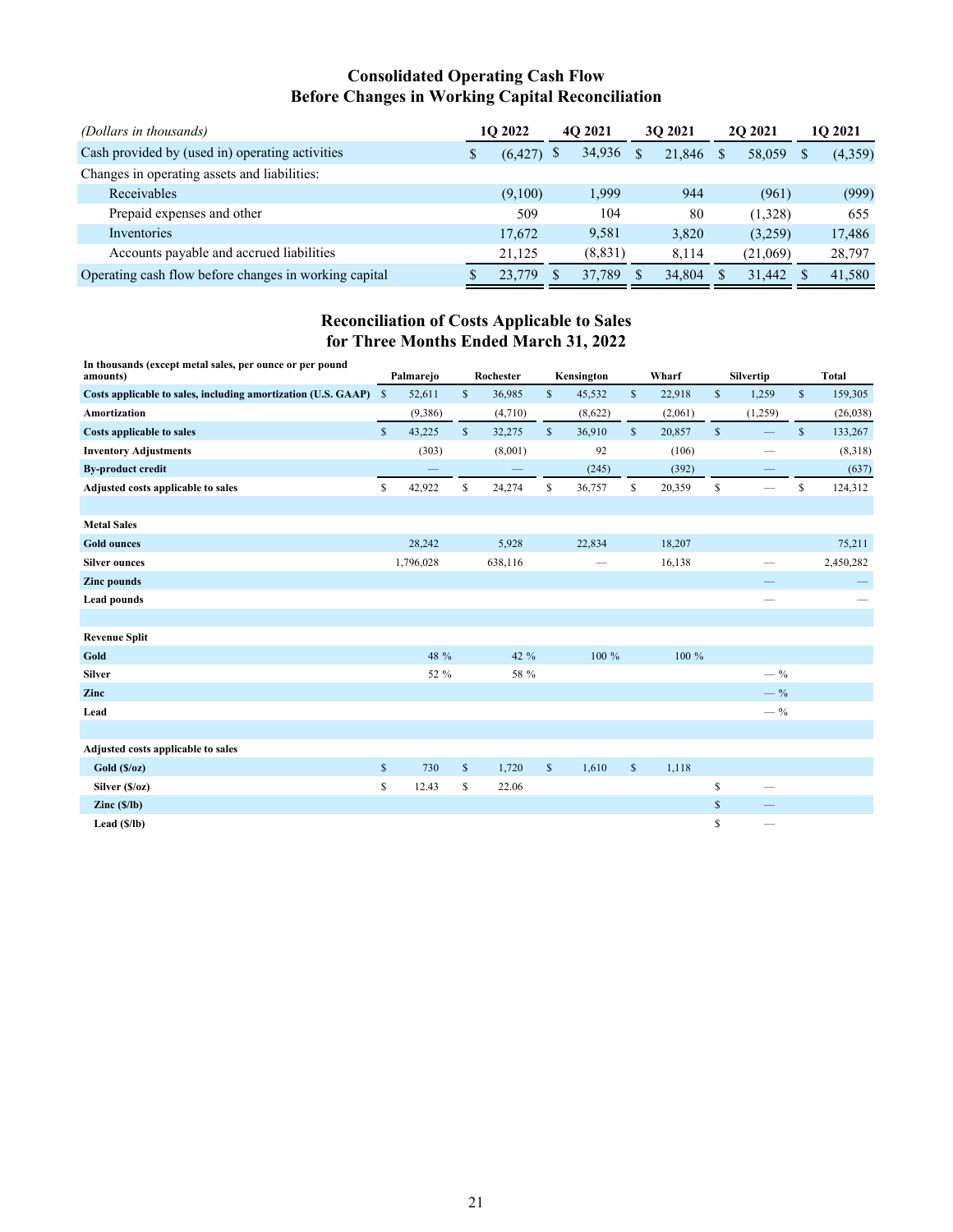# **Reconciliation of Costs Applicable to Sales for Three Months Ended December 31, 2021**

| In thousands (except metal sales, per ounce or per pound<br>amounts) |              | Palmarejo |              | Rochester |              | Kensington |              | Wharf   |              | Silvertip         |              | <b>Total</b> |
|----------------------------------------------------------------------|--------------|-----------|--------------|-----------|--------------|------------|--------------|---------|--------------|-------------------|--------------|--------------|
| Costs applicable to sales, including amortization (U.S. GAAP)        | $\mathbb{S}$ | 48,719    | $\mathbb{S}$ | 42,939    | \$           | 53,884     | $\mathbb{S}$ | 24,735  | $\mathbb{S}$ | 1,268             | $\mathbb{S}$ | 171,545      |
| <b>Amortization</b>                                                  |              | (9,985)   |              | (5, 433)  |              | (15,992)   |              | (2,411) |              | (1, 268)          |              | (35,089)     |
| <b>Costs applicable to sales</b>                                     | $\mathbb{S}$ | 38,734    | $\mathbb{S}$ | 37,506    | $\mathbb{S}$ | 37,892     | $\mathbb{S}$ | 22,324  | $\mathbb{S}$ |                   | $\mathbb{S}$ | 136,456      |
| <b>Inventory Adjustments</b>                                         |              | (242)     |              | (7, 483)  |              | (118)      |              | (53)    |              | -                 |              | (7,896)      |
| <b>By-product credit</b>                                             |              |           |              |           |              | (123)      |              | (241)   |              |                   |              | (364)        |
| Adjusted costs applicable to sales                                   | \$           | 38,492    | \$           | 30,023    | \$           | 37,651     | \$           | 22,030  | \$           | $\hspace{0.05cm}$ | \$           | 128,196      |
|                                                                      |              |           |              |           |              |            |              |         |              |                   |              |              |
| <b>Metal Sales</b>                                                   |              |           |              |           |              |            |              |         |              |                   |              |              |
| <b>Gold ounces</b>                                                   |              | 27,706    |              | 7,385     |              | 33,889     |              | 19,950  |              |                   |              | 88,930       |
| <b>Silver ounces</b>                                                 |              | 1,813,884 |              | 800,195   |              |            |              |         |              |                   |              | 2,614,079    |
| <b>Zinc</b> pounds                                                   |              |           |              |           |              |            |              |         |              |                   |              |              |
| <b>Lead pounds</b>                                                   |              |           |              |           |              |            |              |         |              |                   |              |              |
|                                                                      |              |           |              |           |              |            |              |         |              |                   |              |              |
| <b>Revenue Split</b>                                                 |              |           |              |           |              |            |              |         |              |                   |              |              |
| Gold                                                                 |              | 47 %      |              | 42 %      |              | 100 %      |              | 100 %   |              |                   |              |              |
| <b>Silver</b>                                                        |              | 53 %      |              | 58 %      |              |            |              |         |              | $-$ %             |              |              |
| Zinc                                                                 |              |           |              |           |              |            |              |         |              | $-$ %             |              |              |
| Lead                                                                 |              |           |              |           |              |            |              |         |              | $-$ %             |              |              |
|                                                                      |              |           |              |           |              |            |              |         |              |                   |              |              |
| Adjusted costs applicable to sales                                   |              |           |              |           |              |            |              |         |              |                   |              |              |
| Gold(S/oz)                                                           | $\mathbb S$  | 653       | $\mathbb S$  | 1,707     | $\mathbb{S}$ | 1,111      | $\mathbb{S}$ | 1,104   |              |                   |              |              |
| Silver (\$/oz)                                                       | \$           | 11.25     | \$           | 21.76     |              |            |              |         | \$           |                   |              |              |
| $\text{Zinc}(\frac{\mathsf{S}}{\mathsf{I}})\text{b}$                 |              |           |              |           |              |            |              |         | \$           |                   |              |              |
| Lead $(S/lb)$                                                        |              |           |              |           |              |            |              |         | \$           |                   |              |              |

## **Reconciliation of Costs Applicable to Sales for Three Months Ended September 30, 2021**

| In thousands (except metal sales, per ounce or per pound<br>amounts) |              | Palmarejo |              | Rochester |              | Kensington |              | Wharf   |              | Silvertip                |              | <b>Total</b> |
|----------------------------------------------------------------------|--------------|-----------|--------------|-----------|--------------|------------|--------------|---------|--------------|--------------------------|--------------|--------------|
| Costs applicable to sales, including amortization (U.S. GAAP)        | $\mathbb{S}$ | 47,763    | \$           | 36,340    | \$           | 47,362     | \$           | 32,237  | \$           | 1,258                    | $\mathbb{S}$ | 164,960      |
| <b>Amortization</b>                                                  |              | (8,747)   |              | (4,671)   |              | (12,786)   |              | (3,158) |              | (1,258)                  |              | (30,620)     |
| <b>Costs applicable to sales</b>                                     | $\mathbb{S}$ | 39,016    | $\mathbb{S}$ | 31,669    | $\mathbb{S}$ | 34,576     | $\mathbb{S}$ | 29,079  | $\mathbb{S}$ | $\equiv$                 | $\mathbb{S}$ | 134,340      |
| <b>Inventory Adjustments</b>                                         |              | (57)      |              | (5,217)   |              | (186)      |              | (61)    |              | -                        |              | (5, 521)     |
| <b>By-product credit</b>                                             |              |           |              |           |              |            |              | (428)   |              |                          |              | (428)        |
| Adjusted costs applicable to sales                                   | \$           | 38,959    | \$           | 26,452    | \$           | 34,390     | \$           | 28,590  | \$           | $\overline{\phantom{a}}$ | \$           | 128,391      |
|                                                                      |              |           |              |           |              |            |              |         |              |                          |              |              |
| <b>Metal Sales</b>                                                   |              |           |              |           |              |            |              |         |              |                          |              |              |
| <b>Gold ounces</b>                                                   |              | 24,897    |              | 5,559     |              | 29,902     |              | 29,446  |              |                          |              | 89,804       |
| <b>Silver ounces</b>                                                 |              | 1,714,617 |              | 758,214   |              |            |              | 18,172  |              |                          |              | 2,491,003    |
| <b>Zinc</b> pounds                                                   |              |           |              |           |              |            |              |         |              |                          |              |              |
| <b>Lead pounds</b>                                                   |              |           |              |           |              |            |              |         |              |                          |              |              |
|                                                                      |              |           |              |           |              |            |              |         |              |                          |              |              |
| <b>Revenue Split</b>                                                 |              |           |              |           |              |            |              |         |              |                          |              |              |
| Gold                                                                 |              | 45 %      |              | 35 %      |              | 100 %      |              | 100 %   |              |                          |              |              |
| <b>Silver</b>                                                        |              | 55 %      |              | 65 %      |              |            |              |         |              | $-$ %                    |              |              |
| Zinc                                                                 |              |           |              |           |              |            |              |         |              | $-$ %                    |              |              |
| Lead                                                                 |              |           |              |           |              |            |              |         |              | $-$ %                    |              |              |
|                                                                      |              |           |              |           |              |            |              |         |              |                          |              |              |
| Adjusted costs applicable to sales                                   |              |           |              |           |              |            |              |         |              |                          |              |              |
| Gold(S/oz)                                                           | $\mathbb{S}$ | 704       | $\mathbb{S}$ | 1,665     | $\mathbb{S}$ | 1,150      | $\mathbb{S}$ | 971     |              |                          |              |              |
| Silver (\$/oz)                                                       | \$           | 12.50     | \$           | 22.68     |              |            |              |         | \$           | $\overline{\phantom{0}}$ |              |              |
| $\text{Zinc}(\frac{\mathsf{S}}{\mathsf{I}})\text{b}$                 |              |           |              |           |              |            |              |         | \$           |                          |              |              |
| Lead $(S/Ib)$                                                        |              |           |              |           |              |            |              |         | \$           |                          |              |              |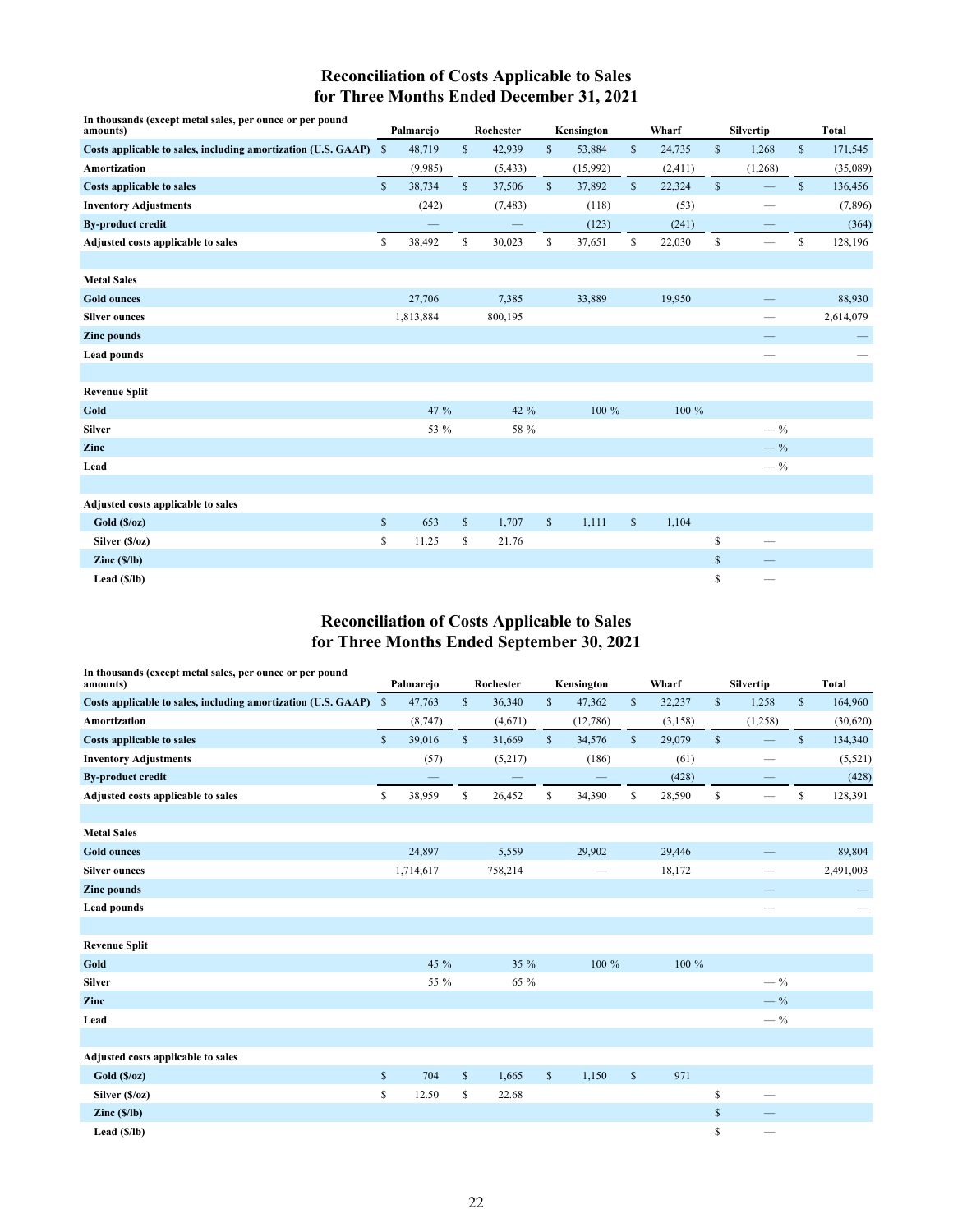## **Reconciliation of Costs Applicable to Sales for Three Months Ended June 30, 2021**

| In thousands (except metal sales, per ounce or per pound<br>amounts) |              | Palmarejo |              | Rochester |              | Kensington |              | Wharf   |              | <b>Silvertip</b>         |              | <b>Total</b> |
|----------------------------------------------------------------------|--------------|-----------|--------------|-----------|--------------|------------|--------------|---------|--------------|--------------------------|--------------|--------------|
| Costs applicable to sales, including amortization (U.S. GAAP) \$     |              | 50,189    | \$           | 44,537    | \$           | 41,913     | $\mathbb{S}$ | 26,437  | \$           | 1,185                    | $\mathbb{S}$ | 164,261      |
| <b>Amortization</b>                                                  |              | (8,271)   |              | (6,506)   |              | (12,710)   |              | (2,994) |              | (1, 185)                 |              | (31,666)     |
| <b>Costs applicable to sales</b>                                     | $\mathbb{S}$ | 41,918    | $\mathbb{S}$ | 38,031    | $\mathbb{S}$ | 29,203     | $\mathbb{S}$ | 23,443  | $\mathbb{S}$ | $\overline{\phantom{0}}$ | \$           | 132,595      |
| <b>Inventory Adjustments</b>                                         |              | 155       |              | (272)     |              | (57)       |              | (91)    |              |                          |              | (265)        |
| <b>By-product credit</b>                                             |              |           |              |           |              |            |              | (839)   |              |                          |              | (839)        |
| Adjusted costs applicable to sales                                   | \$           | 42,073    | \$           | 37,759    | \$           | 29,146     | \$           | 22,513  | \$           | $\overline{\phantom{m}}$ | \$           | 131,491      |
|                                                                      |              |           |              |           |              |            |              |         |              |                          |              |              |
| <b>Metal Sales</b>                                                   |              |           |              |           |              |            |              |         |              |                          |              |              |
| <b>Gold ounces</b>                                                   |              | 30,516    |              | 7,818     |              | 26,796     |              | 23,371  |              |                          |              | 88,501       |
| <b>Silver ounces</b>                                                 |              | 1,639,620 |              | 911,861   |              |            |              | 31,421  |              | —                        |              | 2,582,902    |
| <b>Zinc</b> pounds                                                   |              |           |              |           |              |            |              |         |              |                          |              |              |
| <b>Lead pounds</b>                                                   |              |           |              |           |              |            |              |         |              | --                       |              |              |
|                                                                      |              |           |              |           |              |            |              |         |              |                          |              |              |
| <b>Revenue Split</b>                                                 |              |           |              |           |              |            |              |         |              |                          |              |              |
| Gold                                                                 |              | 48 %      |              | 37 %      |              | 100 %      |              | 100 %   |              |                          |              |              |
| <b>Silver</b>                                                        |              | 52 %      |              | 63 %      |              |            |              |         |              | $-$ %                    |              |              |
| Zinc                                                                 |              |           |              |           |              |            |              |         |              | $-$ %                    |              |              |
| Lead                                                                 |              |           |              |           |              |            |              |         |              | $-$ %                    |              |              |
|                                                                      |              |           |              |           |              |            |              |         |              |                          |              |              |
| Adjusted costs applicable to sales                                   |              |           |              |           |              |            |              |         |              |                          |              |              |
| Gold(S/oz)                                                           | $\mathbb S$  | 662       | $\mathbb S$  | 1,787     | $\mathbb S$  | 1,088      | $\mathbb{S}$ | 963     |              |                          |              |              |
| Silver (\$/oz)                                                       | \$           | 13.34     | \$           | 26.09     |              |            |              |         | \$           | $\overline{\phantom{0}}$ |              |              |
| $\text{Zinc}(\frac{\mathsf{S}}{\mathsf{I}})$                         |              |           |              |           |              |            |              |         | \$           |                          |              |              |
| Lead $(S/Ib)$                                                        |              |           |              |           |              |            |              |         | \$           |                          |              |              |

## **Reconciliation of Costs Applicable to Sales for Three Months Ended March 31, 2021**

| In thousands (except metal sales, per ounce or per pound<br>amounts) |              | Palmarejo |              | Rochester |              | Kensington |              | Wharf    |              | Silvertip |              | <b>Total</b> |
|----------------------------------------------------------------------|--------------|-----------|--------------|-----------|--------------|------------|--------------|----------|--------------|-----------|--------------|--------------|
| Costs applicable to sales, including amortization (U.S. GAAP) \$     |              | 43,047    | $\mathbb{S}$ | 27,610    | $\mathbb{S}$ | 44,839     | $\mathbb{S}$ | 21,207   | $\mathbb{S}$ | 1,086     | $\mathbb{S}$ | 137,789      |
| <b>Amortization</b>                                                  |              | (9,059)   |              | (3,577)   |              | (13, 445)  |              | (2, 475) |              | (1,086)   |              | (29, 642)    |
| <b>Costs applicable to sales</b>                                     | $\mathbb{S}$ | 33,988    | $\mathbb{S}$ | 24,033    | $\mathbb{S}$ | 31,394     | $\mathbb{S}$ | 18,732   | $\mathbb{S}$ |           | $\mathbb{S}$ | 108,147      |
| <b>Inventory Adjustments</b>                                         |              | (57)      |              | (313)     |              | (151)      |              | (52)     |              |           |              | (573)        |
| <b>By-product credit</b>                                             |              |           |              | -         |              |            |              | (700)    |              |           |              | (700)        |
| Adjusted costs applicable to sales                                   | \$           | 33,931    | \$           | 23,720    | \$           | 31,243     | \$           | 17,980   | \$           |           | \$           | 106,874      |
| <b>Metal Sales</b>                                                   |              |           |              |           |              |            |              |          |              |           |              |              |
| <b>Gold ounces</b>                                                   |              | 25,687    |              | 6,934     |              | 31,595     |              | 18,896   |              |           |              | 83,112       |
| <b>Silver ounces</b>                                                 |              | 1,637,695 |              | 771,354   |              |            |              | 26,455   |              |           |              | 2,435,504    |
| <b>Zinc</b> pounds                                                   |              |           |              |           |              |            |              |          |              |           |              |              |
| <b>Lead pounds</b>                                                   |              |           |              |           |              |            |              |          |              |           |              |              |
| <b>Revenue Split</b>                                                 |              |           |              |           |              |            |              |          |              |           |              |              |
| Gold                                                                 |              | 47 %      |              | 38 %      |              | 100 %      |              | 100 %    |              |           |              |              |
| <b>Silver</b>                                                        |              | 53 %      |              | 62 %      |              |            |              |          |              | $-$ %     |              |              |
| Zinc                                                                 |              |           |              |           |              |            |              |          |              | $-$ %     |              |              |
| Lead                                                                 |              |           |              |           |              |            |              |          |              | $-$ %     |              |              |
|                                                                      |              |           |              |           |              |            |              |          |              |           |              |              |
| Adjusted costs applicable to sales                                   |              |           |              |           |              |            |              |          |              |           |              |              |
| Gold(S/oz)                                                           | \$           | 621       | $\mathbb{S}$ | 1,300     | $\mathbb{S}$ | 989        | $\mathbb{S}$ | 952      |              |           |              |              |
| Silver (\$/oz)                                                       | \$           | 10.98     | \$           | 19.07     |              |            |              |          | \$           |           |              |              |
| $\text{Zinc}(\frac{\mathsf{S}}{\mathsf{I}})\text{b}$                 |              |           |              |           |              |            |              |          | \$           |           |              |              |
| Lead $(S/lb)$                                                        |              |           |              |           |              |            |              |          | \$           |           |              |              |